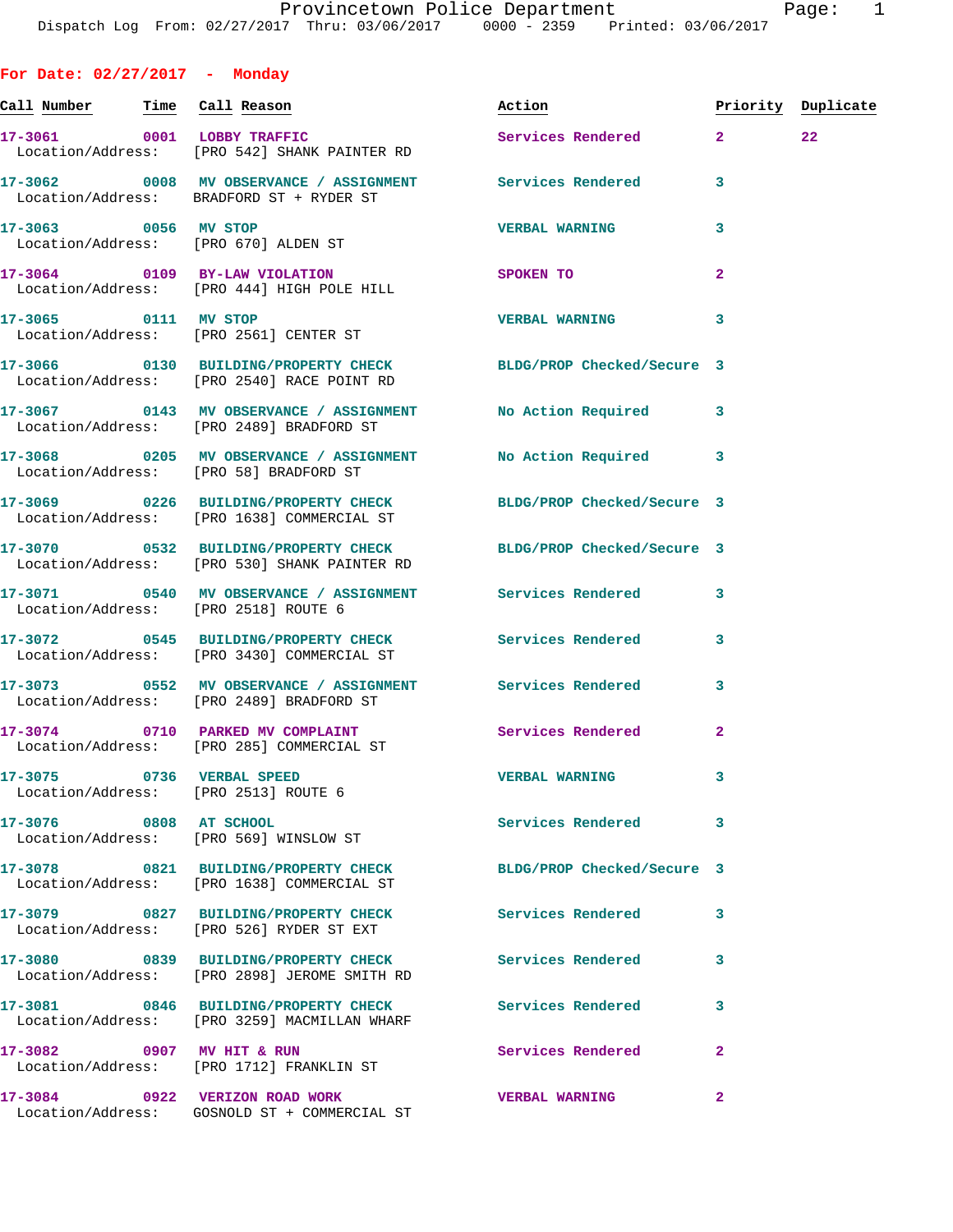|                                                                                                  | Dispatch Log From: 02/27/2017 Thru: 03/06/2017 0000 - 2359 Printed: 03/06/2017                                | Provincetown Police Department |                | Page: 2 |  |
|--------------------------------------------------------------------------------------------------|---------------------------------------------------------------------------------------------------------------|--------------------------------|----------------|---------|--|
|                                                                                                  | 17-3085 0932 PARK, WALK & TALK Services Rendered 2                                                            |                                |                |         |  |
|                                                                                                  | Location/Address: [PRO 1892] SHANK PAINTER RD                                                                 |                                |                |         |  |
|                                                                                                  | 17-3086 1015 RESCUE CALL/SOB<br>Location/Address: [PRO 3222] ALDEN ST                                         | Transported to Hospital 1      |                |         |  |
| 17-3087 1029 SERVE WARRANT<br>Location/Address: [PRO 780] BROWNE ST<br>Refer To Arrest: 17-20-AR |                                                                                                               | Arrest(s) Made 3               |                |         |  |
|                                                                                                  | 17-3089 1053 FOLLOW UP<br>Location/Address: [PRO 542] SHANK PAINTER RD                                        | Services Rendered 2            |                |         |  |
|                                                                                                  | 17-3090 1057 COURT TRANSPORT<br>Location/Address: [PRO 542] SHANK PAINTER RD<br>Refer To Arrest: 17-20-AR     | Taken/Referred to Other 3      |                |         |  |
|                                                                                                  | 17-3091 1138 CREDIT CARD FRAUD<br>Location/Address: [PRO 539] SHANK PAINTER RD                                | Services Rendered              | $\mathbf{2}$   |         |  |
|                                                                                                  | 17-3092 1236 FOLLOW UP<br>Location/Address: [PRO 542] SHANK PAINTER RD                                        | FOLLOW UP                      | $\overline{2}$ |         |  |
| Location/Address: [PRO 3440] ROUTE 6                                                             | 17-3093 1309 MV OBSERVANCE / ASSIGNMENT Services Rendered 3                                                   |                                |                |         |  |
|                                                                                                  | 17-3095 1404 BUILDING/PROPERTY CHECK BLDG/PROP Checked/Secure 3<br>Location/Address: [PRO 2977] COMMERCIAL ST |                                |                |         |  |
| Location/Address: [PRO 569] WINSLOW ST                                                           | 17-3099 1453 SUSPICIOUS ACTIVITY                                                                              | Services Rendered 2            |                |         |  |
|                                                                                                  | 17-3096 1503 PARK, WALK & TALK<br>Location/Address: [PRO 569] WINSLOW ST                                      | Services Rendered 2            |                |         |  |
|                                                                                                  | 17-3097 1530 BUILDING/PROPERTY CHECK BLDG/PROP Checked/Secure 3<br>Location/Address: [PRO 1638] COMMERCIAL ST |                                |                |         |  |
|                                                                                                  | 17-3098 1532 BUILDING/PROPERTY CHECK<br>Location/Address: [PRO 2977] COMMERCIAL ST                            | BLDG/PROP Checked/Secure 3     |                |         |  |
|                                                                                                  | 17-3100 1605 MV OBSERVANCE / ASSIGNMENT Services Rendered 3<br>Location/Address: BRADFORD ST + STANDISH ST    |                                |                |         |  |
| 17-3101 1607 COMPLAINT                                                                           | Location/Address: [PRO 3138] CONWELL ST                                                                       | SPOKEN TO                      | 3              |         |  |
|                                                                                                  | 17-3102 1647 MV OBSERVANCE / ASSIGNMENT Services Rendered 3<br>Location/Address: [PRO 3430] COMMERCIAL ST     |                                |                |         |  |
| 17-3103 1649 ASSIST CITIZEN<br>Location/Address: SHANK PAINTER RD                                |                                                                                                               | SPOKEN TO                      | 3              |         |  |
| Location/Address: [PRO 505] PEARL ST                                                             | 17-3104 1706 MEDICAL EMERGENCY/OXYGEN                                                                         | Taken/Referred to Other 1      |                |         |  |
|                                                                                                  | 17-3105 1749 ASSIST CITIZEN<br>Location/Address: [PRO 542] SHANK PAINTER RD                                   | Services Rendered 3            |                |         |  |
| 17-3106 1757 FOLLOW UP<br>Location/Address: SHANK PAINTER RD                                     |                                                                                                               | <b>GONE ON ARRIVAL</b>         | $\mathbf{2}$   |         |  |
|                                                                                                  | 17-3107 1838 BUILDING/PROPERTY CHECK<br>Location/Address: [PRO 3272] COMMERCIAL ST                            | Taken/Referred to Other 3      |                | 1       |  |
| 17-3108 1911 SERVICE CALL<br>Location/Address: [TRU] HIGHLAND RD                                 |                                                                                                               | Services Rendered 3            |                |         |  |
| 17-3109 2114 FIRE, STRUCTURE<br>Location/Address: [PRO 3203] VORSE LN                            |                                                                                                               | Extinguished                   | 1              |         |  |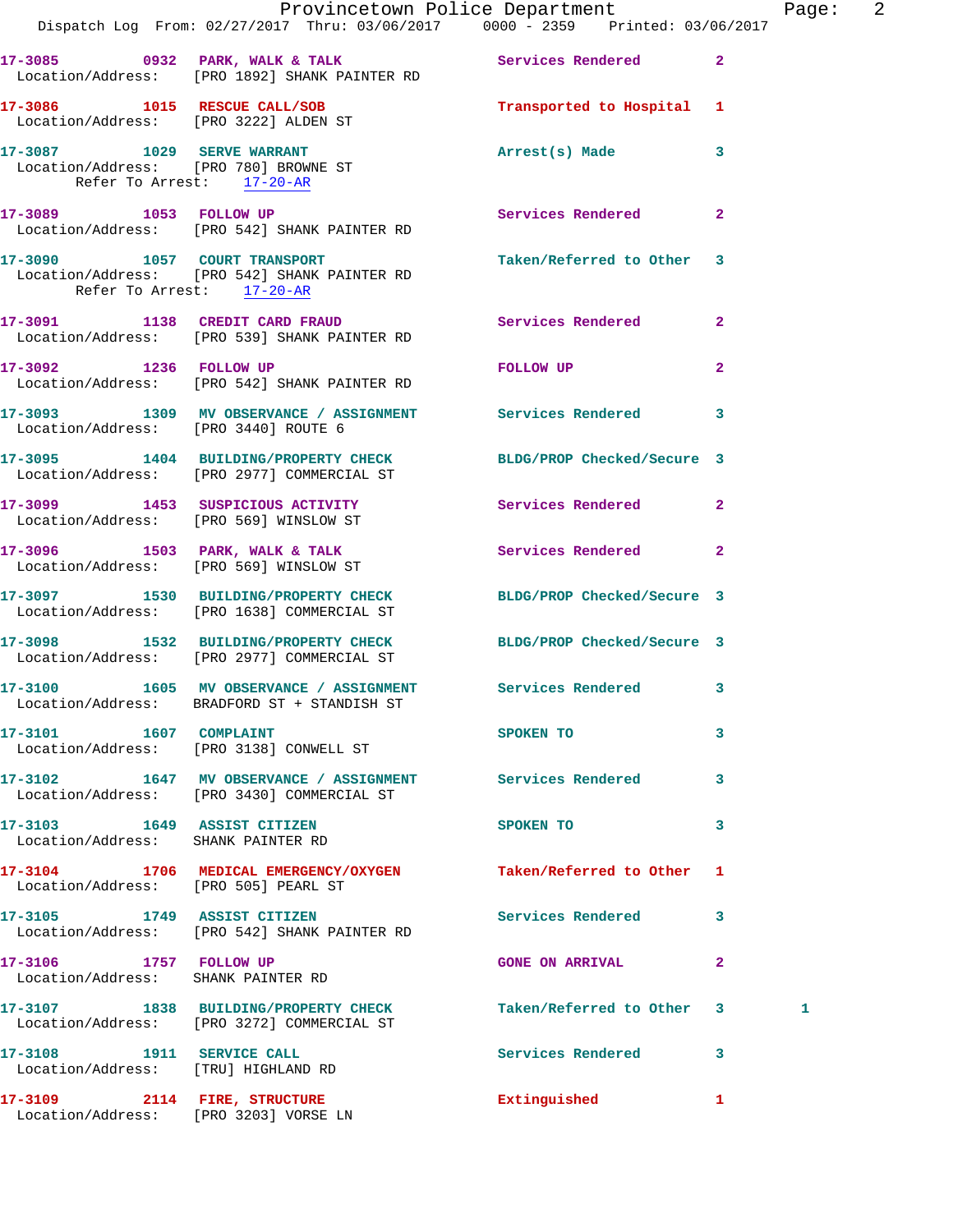| aqe? |  |  |
|------|--|--|
|      |  |  |
|      |  |  |
|      |  |  |

| For Date: $02/28/2017$ - Tuesday                  |                                                                                                                     |                            |              |  |
|---------------------------------------------------|---------------------------------------------------------------------------------------------------------------------|----------------------------|--------------|--|
|                                                   | 17-3110 0007 BUILDING/PROPERTY CHECK Services Rendered 3<br>Location/Address: [PRO 3259] MACMILLAN WHARF            |                            |              |  |
| Location/Address: [PRO 94] BRADFORD ST            | 17-3111 0032 MV OBSERVANCE / ASSIGNMENT Services Rendered 3                                                         |                            |              |  |
| 17-3112 0050 MV STOP<br>Refer To Arrest: 17-21-AR | Location/Address: HARRY KEMP WAY + AUNT SUKEYS WAY                                                                  | Arrest(s) Made             | 3            |  |
|                                                   | 17-3113 0551 MV OBSERVANCE / ASSIGNMENT Services Rendered 3<br>Location/Address: SHANK PAINTER RD + JEROME SMITH RD |                            |              |  |
|                                                   | 17-3114 0739 PET PANTRY<br>Location/Address: [PRO 3296] SHANK PAINTER RD                                            | Services Rendered          | 3            |  |
| 17-3115 0805 LOBBY TRAFFIC                        | Location/Address: [PRO 542] SHANK PAINTER RD                                                                        | Services Rendered 2        | 18           |  |
| 17-3116 0807 AT SCHOOL                            | Location/Address: [PRO 569] WINSLOW ST                                                                              | Services Rendered          | 3            |  |
|                                                   | 17-3117 0832 FUNERAL SERVICE<br>Location/Address: [PRO 542] SHANK PAINTER RD                                        | Services Rendered          | 3            |  |
|                                                   | 17-3118 0850 COURT RUN<br>Location/Address: [PRO 542] SHANK PAINTER RD                                              | Services Rendered          | 3            |  |
|                                                   | 17-3119 0855 BUILDING/PROPERTY CHECK Services Rendered<br>Location/Address: [PRO 3430] COMMERCIAL ST                |                            | 3            |  |
|                                                   | 17-3120 0948 BUILDING/PROPERTY CHECK Services Rendered 3<br>Location/Address: [PRO 2483] COMMERCIAL ST              |                            |              |  |
|                                                   | 17-3122 1003 VERBAL HEADLIGHT<br>Location/Address: [PRO 285] COMMERCIAL ST                                          | <b>VERBAL WARNING</b>      | 3            |  |
|                                                   | 17-3124 1010 PROPERTY DAMAGE<br>Location/Address: [PRO 3242] COMMERCIAL ST                                          | Services Rendered 3        |              |  |
|                                                   | 17-3125 1011 TRAFFIC CONTROL<br>Location/Address: [PRO 165] COMMERCIAL ST                                           | Services Rendered          | 3            |  |
| 17-3146 1150 HARASSMENT                           | Location/Address: [PRO 840] COMMERCIAL ST                                                                           | Services Rendered          |              |  |
| Location/Address: CENTRAL ST                      | 17-3128 1205 FOUND DEBIT CARD Services Rendered 3                                                                   |                            |              |  |
|                                                   | 17-3129 1222 PARK, WALK & TALK<br>Location/Address: [PRO 569] WINSLOW ST                                            | <b>Services Rendered</b>   | $\mathbf{2}$ |  |
|                                                   | 17-3131 1304 MV OBSERVANCE / ASSIGNMENT Services Rendered<br>Location/Address: BRADFORD ST + STANDISH ST            |                            | 3            |  |
|                                                   | 17-3132 1320 BUILDING/PROPERTY CHECK<br>Location/Address: [PRO 2500] COMMERCIAL ST                                  | BLDG/PROP Checked/Secure 3 |              |  |
|                                                   | 17-3133 1341 PARK, WALK & TALK<br>Location/Address: [PRO 3287] ROUTE 6                                              | <b>Services Rendered</b>   | $\mathbf{2}$ |  |
|                                                   | 17-3134 1403 RESCUE CALL/TRANSPORT<br>Location/Address: [PRO 1622] BRADFORD ACRES RD                                | Transported to Hospital 1  |              |  |
|                                                   | 17-3135 1422 LOST/STOLEN PURSE<br>Location/Address: [PRO 442] HARRY KEMP WAY                                        | Services Rendered          | 3            |  |
| 17-3137 1455 COMPLAINT                            |                                                                                                                     | Services Rendered 3        |              |  |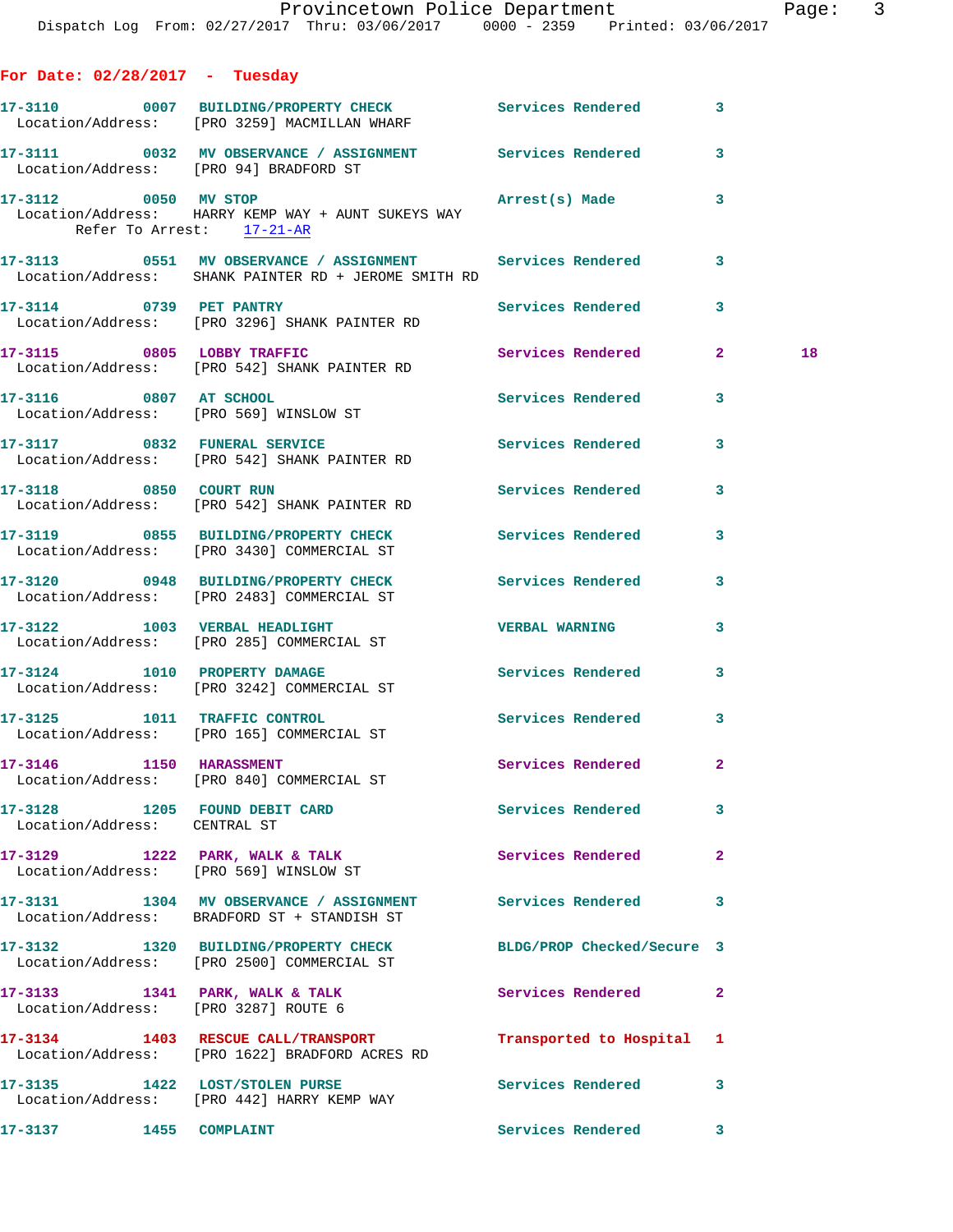|                                     | Provincetown Police Department                                                                                  |                                     | Page |
|-------------------------------------|-----------------------------------------------------------------------------------------------------------------|-------------------------------------|------|
|                                     | Dispatch Log From: 02/27/2017 Thru: 03/06/2017 0000 - 2359 Printed: 03/06/2017                                  |                                     |      |
|                                     | Location/Address: WAREHAM ST + CEMETERY RD                                                                      |                                     |      |
|                                     | 17-3138 1457 BY-LAW VIOLATION<br>Location/Address: [PRO 2898] JEROME SMITH RD                                   | $\overline{2}$<br>Could Not Locate  |      |
|                                     | 17-3139 1515 PARK, WALK & TALK 1999 Services Rendered<br>Location/Address: [PRO 182] COMMERCIAL ST              | $\overline{a}$                      |      |
|                                     | 17-3141 1613 PARK, WALK & TALK<br>Location/Address: [PRO 105] COMMERCIAL ST                                     | Services Rendered<br>$\mathbf{2}$   |      |
|                                     | 17-3142 1639 BUILDING/PROPERTY CHECK<br>Location/Address: [PRO 1638] COMMERCIAL ST                              | BLDG/PROP Checked/Secure 3          |      |
|                                     | 17-3143 1658 MV OBSERVANCE / ASSIGNMENT Services Rendered<br>Location/Address: [PRO 3440] ROUTE 6               | 3                                   |      |
|                                     | 17-3144 1747 BUILDING/PROPERTY CHECK<br>Location/Address: [PRO 444] HIGH POLE HILL                              | BLDG/PROP Checked/Secure 3          |      |
|                                     | 17-3145 1815 BUILDING/PROPERTY CHECK<br>Location/Address: [PRO 526] RYDER ST EXT                                | BLDG/PROP Checked/Secure 3          |      |
| Location/Address: [PRO 521] ROUTE 6 | 17-3147 1842 BUILDING/PROPERTY CHECK BLDG/PROP Checked/Secure 3                                                 |                                     |      |
|                                     | 17-3148 1847 BUILDING/PROPERTY CHECK BLDG/PROP Checked/Secure 3<br>Location/Address: [PRO 519] RACE POINT RD    |                                     |      |
|                                     | 17-3149 2001 BUILDING/PROPERTY CHECK<br>Location/Address: [PRO 3259] MACMILLAN WHARF                            | BLDG/PROP Checked/Secure 3          |      |
|                                     | 17-3150 2026 BUILDING/PROPERTY CHECK<br>Location/Address: [PRO 3430] COMMERCIAL ST                              | BLDG/PROP Checked/Secure 3          |      |
|                                     | 17-3151 2135 BUILDING/PROPERTY CHECK BLDG/PROP Checked/Secure 3<br>Location/Address: [PRO 175] COMMERCIAL ST    |                                     |      |
| For Date: $03/01/2017$ - Wednesday  |                                                                                                                 |                                     |      |
| 17-3152                             | 0011 LOBBY TRAFFIC<br>Location/Address: [PRO 542] SHANK PAINTER RD                                              | Services Rendered<br>3 <sub>1</sub> | 19   |
|                                     | 17-3153 0014 BUILDING/PROPERTY CHECK<br>Location/Address: [PRO 3259] MACMILLAN WHARF                            | Services Rendered<br>3              |      |
|                                     | 17-3154 0014 BUILDING/PROPERTY CHECK BLDG/PROP Checked/Secure 3<br>Location/Address: [PRO 488] MAYFLOWER ST     |                                     |      |
|                                     | 17-3155 0017 ALARM - FIRE<br>Location/Address: [PRO 2162] COMMERCIAL ST                                         | False Alarm<br>1                    |      |
|                                     | Location/Address: BRADFORD ST + STANDISH ST                                                                     | 3                                   |      |
|                                     | 17-3157 0132 BUILDING/PROPERTY CHECK<br>Location/Address: [PRO 1638] COMMERCIAL ST                              | BLDG/PROP Checked/Secure 3          |      |
|                                     | 17-3158 0150 MV OBSERVANCE / ASSIGNMENT Services Rendered<br>Location/Address: BRADFORD ST + SHANK PAINTER RD   | 3                                   |      |
|                                     | 17-3159 0206 BUILDING/PROPERTY CHECK BLDG/PROP Checked/Secure 3<br>Location/Address: [PRO 537] SHANK PAINTER RD |                                     |      |
|                                     | 17-3160 0243 BUILDING/PROPERTY CHECK<br>Location/Address: [PRO 16] BRADFORD ST                                  | BLDG/PROP Checked/Secure 3          |      |
|                                     | 17-3161 0318 BUILDING/PROPERTY CHECK BLDG/PROP Checked/Secure 3                                                 |                                     |      |

Location/Address: [PRO 1952] COMMERCIAL ST

age: 4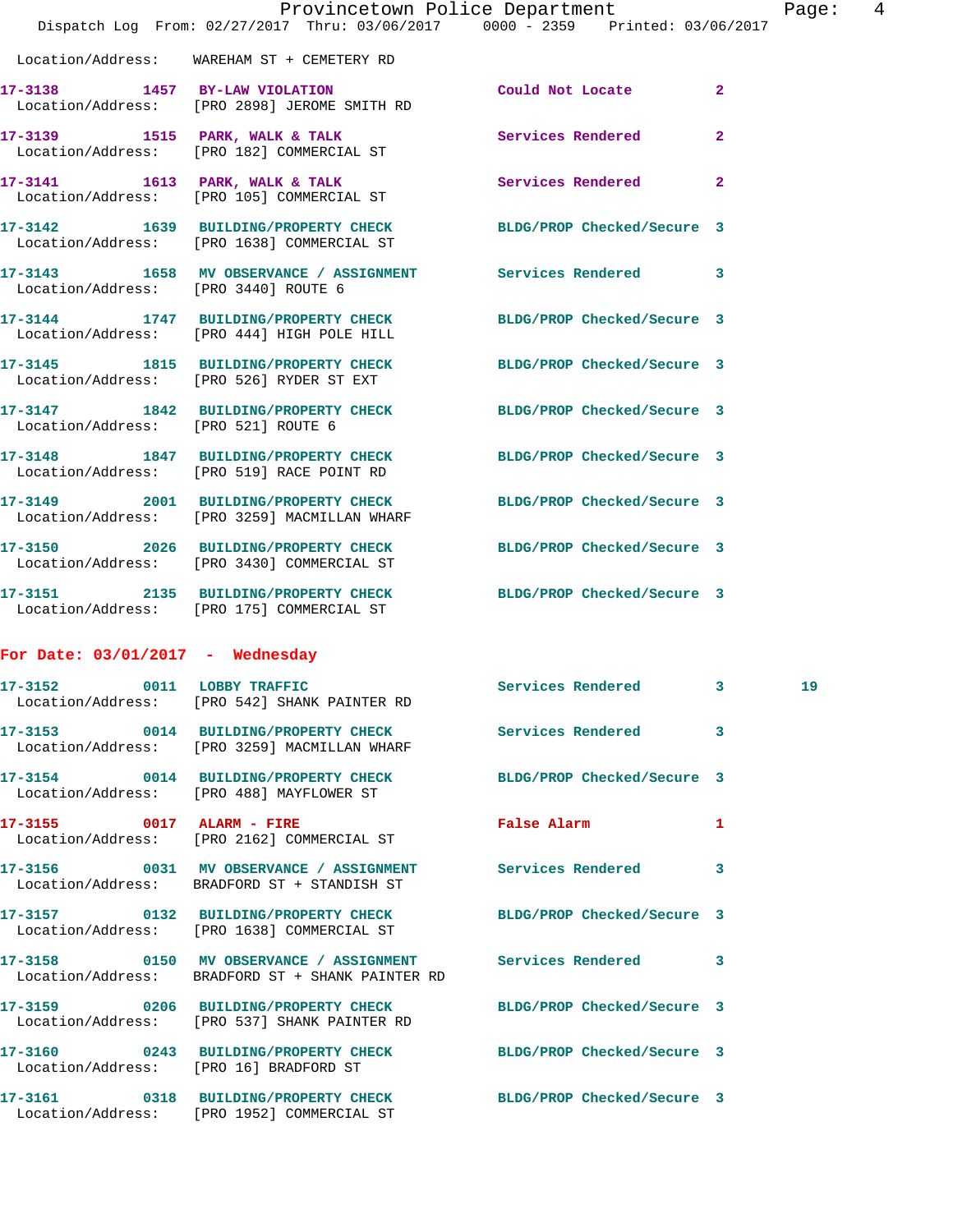|                                      | Provincetown Police Department<br>Dispatch Log From: 02/27/2017 Thru: 03/06/2017 0000 - 2359 Printed: 03/06/2017    |                            |              | Page: 5 |  |
|--------------------------------------|---------------------------------------------------------------------------------------------------------------------|----------------------------|--------------|---------|--|
|                                      | 17-3162 0321 SUSPICIOUS ACTIVITY SPOKEN TO                                                                          |                            | $\sim$ 2     |         |  |
|                                      | Location/Address: [PRO 399] COMMERCIAL ST                                                                           |                            |              |         |  |
|                                      | 17-3163 0528 BUILDING/PROPERTY CHECK Services Rendered 3<br>Location/Address: [PRO 526] RYDER ST EXT                |                            |              |         |  |
| Location/Address: ROUTE 6            | 17-3164 0534 MV OBSERVANCE / ASSIGNMENT Services Rendered 3                                                         |                            |              |         |  |
|                                      | 17-3165 0540 BUILDING/PROPERTY CHECK BLDG/PROP Checked/Secure 3<br>Location/Address: [PRO 545] SHANK PAINTER RD     |                            |              |         |  |
|                                      | 17-3166 0556 MV OBSERVANCE / ASSIGNMENT Services Rendered 3<br>Location/Address: JEROME SMITH RD + SHANK PAINTER RD |                            |              |         |  |
|                                      | 17-3167 0805 SERVICE CALL/COURT Services Rendered 3<br>Location/Address: [PRO 542] SHANK PAINTER RD                 |                            |              |         |  |
|                                      | 17-3168 0809 SERVICE CALL/SCHOOL Services Rendered 3<br>Location/Address: [PRO 569] WINSLOW ST                      |                            |              |         |  |
|                                      | 17-3169 0820 ANIMAL CALL/PET PANTRY<br>Location/Address: [PRO 3296] SHANK PAINTER RD                                |                            |              |         |  |
|                                      | 17-3170 0830 MV OBSERVANCE / ASSIGNMENT Services Rendered 3<br>Location/Address: BRADFORD ST + HIGH POLE HILL       |                            |              |         |  |
| Location/Address: [PRO 3440] ROUTE 6 | 17-3171 0845 MV OBSERVANCE / ASSIGNMENT Services Rendered 3                                                         |                            |              |         |  |
|                                      | 17-3172 0856 MV STOP<br>Location/Address: [PRO 2521] ROUTE 6                                                        | VERBAL WARNING 3           |              |         |  |
|                                      | 17-3173 0921 ALARM - GENERAL/TEST Services Rendered 1<br>Location/Address: [PRO 350] COMMERCIAL ST                  |                            |              |         |  |
|                                      | 17-3174 0935 BUILDING/PROPERTY CHECK BLDG/PROP Checked/Secure 3<br>Location/Address: [PRO 2977] COMMERCIAL ST       |                            |              |         |  |
|                                      | 17-3175 0957 BUILDING/PROPERTY CHECK BLDG/PROP Checked/Secure 3<br>Location/Address: [PRO 3371] GARFIELD ST         |                            |              |         |  |
|                                      | 17-3176 0958 BUILDING/PROPERTY CHECK<br>Location/Address: [PRO 3318] CEMETERY RD                                    | BLDG/PROP Checked/Secure 3 |              |         |  |
|                                      | 17-3177 0959 BUILDING/PROPERTY CHECK BLDG/PROP Checked/Secure 3<br>Location/Address: [PRO 564] BAYBERRY AVE         |                            |              |         |  |
|                                      | 17-3178 1003 MV OBSERVANCE / ASSIGNMENT Services Rendered 3<br>Location/Address: [PRO 2521] ROUTE 6                 |                            |              |         |  |
| 17-3179 1011 MV STOP                 | Location/Address: [PRO 539] SHANK PAINTER RD                                                                        | Citation/Warning Issued 3  |              |         |  |
| 17-3180 1021 MV STOP                 | Location/Address: [PRO 2513] ROUTE 6                                                                                | <b>VERBAL WARNING</b>      | 3            |         |  |
| Location/Address: [PRO 80] CARVER ST | 17-3181 1036 ALARM - GENERAL/SPRINKLER TEST Services Rendered 1                                                     |                            |              | 1       |  |
|                                      | 17-3182 1055 BUILDING/PROPERTY CHECK Services Rendered 3<br>Location/Address: [PRO 2483] COMMERCIAL ST              |                            |              |         |  |
|                                      | 17-3183 1105 ANIMAL CALL<br>Location/Address: [PRO 2661] COMMERCIAL ST                                              | Services Rendered          | $\mathbf{2}$ |         |  |
|                                      | 17-3184 1120 ANIMAL CALL/COMPLAINT Services Rendered 2<br>Location/Address: [PRO 1738] BRADFORD ST                  |                            |              |         |  |
|                                      | 17-3185 1129 MV OBSERVANCE / ASSIGNMENT Services Rendered 3                                                         |                            |              |         |  |

Location/Address: [PRO 1784] SHANK PAINTER RD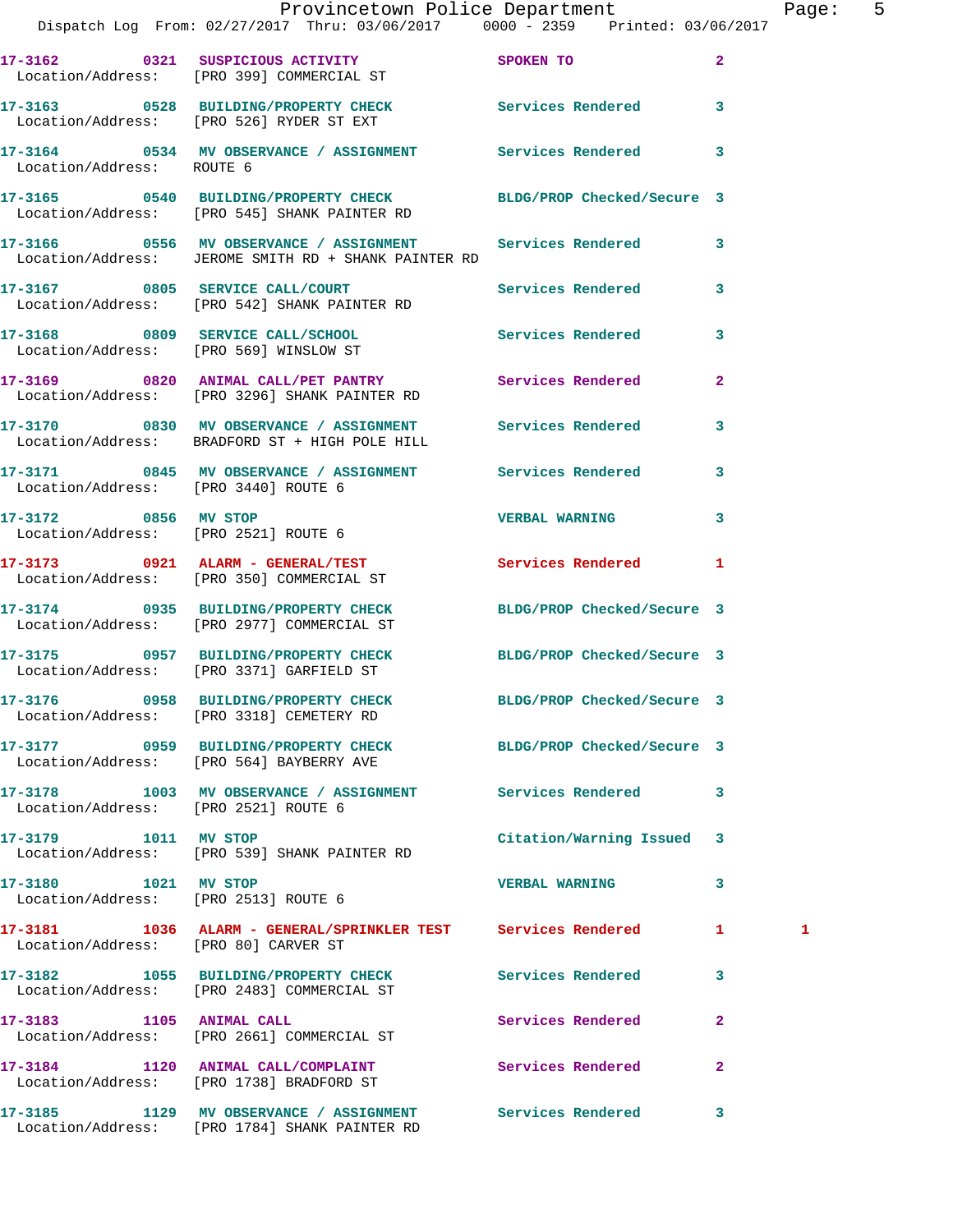| 17-3186 1141 MV STOP<br>Location/Address: FRANKLIN ST                    |                                                                                          | Citation/Warning Issued 3  |                         |
|--------------------------------------------------------------------------|------------------------------------------------------------------------------------------|----------------------------|-------------------------|
|                                                                          | 17-3187 1202 MEDICAL EMERGENCY/D.O.T.<br>Location/Address: [PRO 440] HARRY KEMP WAY      | Transported to Hospital    | 1                       |
| 17-3188 1203 MV STOP<br>Location/Address: COURT ST                       |                                                                                          | Citation/Warning Issued 3  |                         |
| Location/Address: ROUTE 6 + SNAIL RD                                     | 17-3190 1230 MV OBSERVANCE / ASSIGNMENT Services Rendered                                |                            | 3                       |
| Location/Address: BRADFORD ST                                            | 17-3191 1254 MV OBSERVANCE / ASSIGNMENT Services Rendered                                |                            | 3                       |
| 17-3193 1400 MV STOP<br>Location/Address: BRADFORD ST + LAW ST           |                                                                                          | <b>VERBAL WARNING</b>      | 3                       |
| 17-3194 1420 ANIMAL CALL/RABBIT<br>Location/Address: [PRO 2639] COURT ST |                                                                                          | Services Rendered          | $\mathbf{2}$            |
|                                                                          | 17-3195 1515 HEALTH CARE MEETING<br>Location/Address: [PRO 105] COMMERCIAL ST            | Services Rendered          | $\sim$ 3                |
|                                                                          | 17-3196 1532 BUILDING/PROPERTY CHECK<br>Location/Address: [PRO 3259] MACMILLAN WHARF     | BLDG/PROP Checked/Secure 3 |                         |
|                                                                          | 17-3197 1533 POSSIBLE CVA/TRANSPORT<br>Location/Address: [PRO 1618] BRADFORD ST          | Transported to Hospital 1  |                         |
| Location/Address: [PRO 2521] ROUTE 6                                     | 17-3199 1547 MV OBSERVANCE / ASSIGNMENT                                                  | Services Rendered          | $\sim$ 3                |
|                                                                          | 17-3200 1550 BUILDING/PROPERTY CHECK<br>Location/Address: [PRO 1778] SHANK PAINTER RD    | BLDG/PROP Checked/Secure 3 |                         |
| 17-3201 1553 ASSIST CITIZEN                                              | Location/Address: [PRO 542] SHANK PAINTER RD                                             | Services Rendered 3        |                         |
| 17-3203 1702 WIRES DOWN                                                  | Location/Address: [PRO 56] BRADFORD ST                                                   | Taken/Referred to Other 2  |                         |
|                                                                          | 17-3204 1708 WELL-BEING CHECK<br>Location/Address: [PRO 1251] SEASHORE PARK DR           | Services Rendered 3        |                         |
| 17-3205 1831 PHONE SCAM                                                  | Location/Address: [PRO 955] HOWLAND ST                                                   | Services Rendered          |                         |
|                                                                          | 17-3206 2003 BUILDING/PROPERTY CHECK<br>Location/Address: [PRO 488] MAYFLOWER ST         | BLDG/PROP Checked/Secure 3 |                         |
|                                                                          | 17-3207 2006 BUILDING/PROPERTY CHECK<br>Location/Address: [PRO 526] RYDER ST EXT         | <b>Services Rendered</b>   | $\overline{\mathbf{3}}$ |
|                                                                          | $17-3208$ 2008 PARK, WALK & TALK<br>Location/Address: [PRO 105] COMMERCIAL ST            | Services Rendered 2        |                         |
|                                                                          | 17-3209 2028 BUILDING/PROPERTY CHECK<br>Location/Address: [PRO 2500] COMMERCIAL ST       | <b>Services Rendered</b>   | 3                       |
| 17-3210 2038 OPEN WINDOW                                                 | Location/Address: [PRO 2672] COMMERCIAL ST                                               | BLD/PROP CHECKED UNSECUR 3 |                         |
|                                                                          | 17-3211 2042 BUILDING/PROPERTY CHECK<br>Location/Address: [PRO 3259] MACMILLAN WHARF     | Services Rendered          | 3                       |
|                                                                          | 17-3212 2047 MV OBSERVANCE / ASSIGNMENT<br>Location/Address: [PRO 2647] SHANK PAINTER RD | <b>Services Rendered</b>   | $\overline{\mathbf{3}}$ |
|                                                                          | 17-3213 2100 BUILDING/PROPERTY CHECK Services Rendered 3                                 |                            |                         |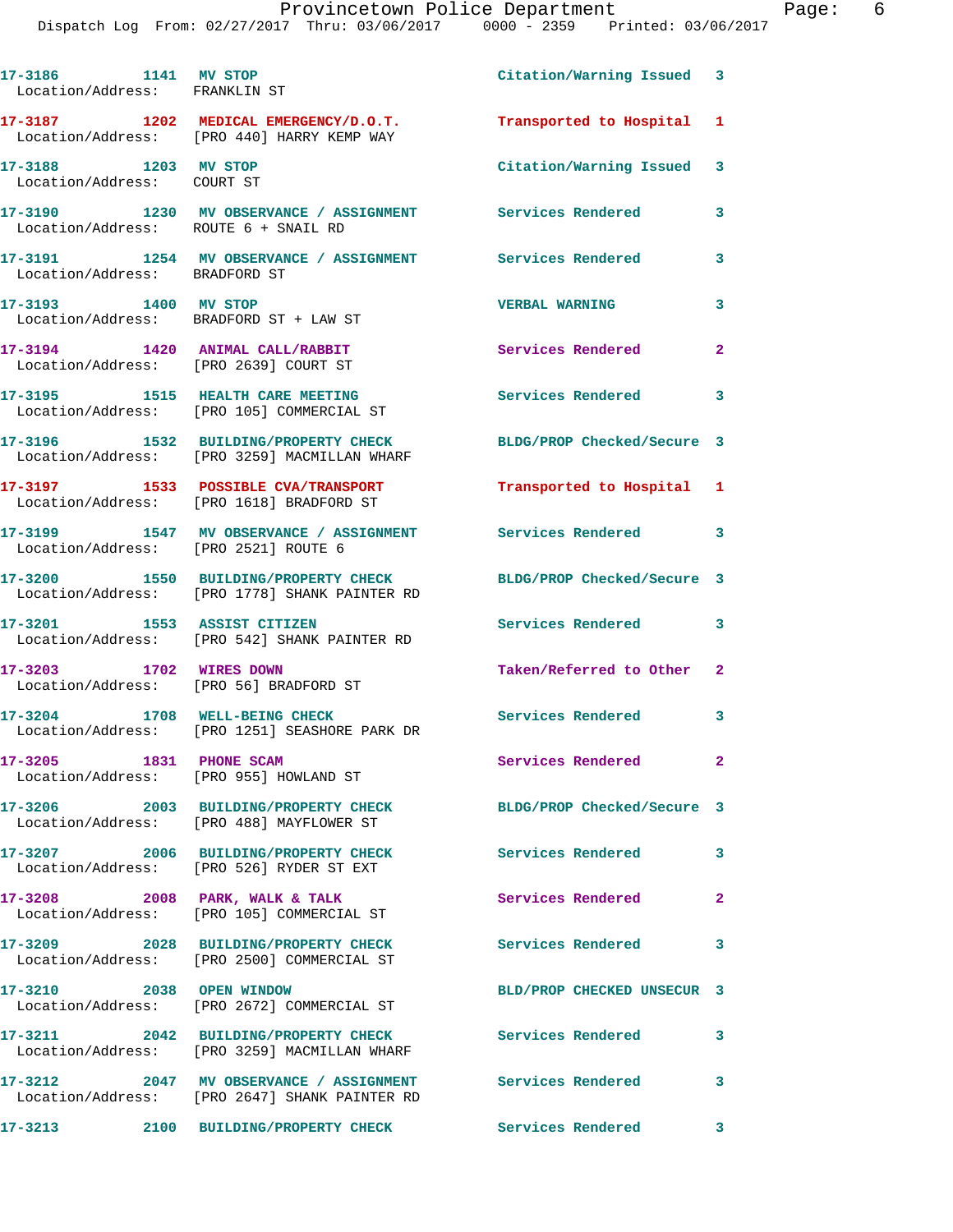|                                                               | Dispatch Log From: 02/27/2017 Thru: 03/06/2017 0000 - 2359 Printed: 03/06/2017                                  | Provincetown Police Department |              | Page: | 7 |
|---------------------------------------------------------------|-----------------------------------------------------------------------------------------------------------------|--------------------------------|--------------|-------|---|
|                                                               | Location/Address: [PRO 3296] SHANK PAINTER RD                                                                   |                                |              |       |   |
|                                                               | 17-3214 2105 BUILDING/PROPERTY CHECK Services Rendered 3<br>Location/Address: [PRO 2540] RACE POINT RD          |                                |              |       |   |
|                                                               | 17-3215 2221 LOST WALLET<br>Location/Address: [PRO 542] SHANK PAINTER RD                                        | Services Rendered 3            |              |       |   |
|                                                               | 17-3216 2237 TRESPASS COMPLAINT BLDG/PROP Checked/Secure 2<br>Location/Address: [PRO 2327] TELEGRAPH HILL RD    |                                |              |       |   |
| For Date: $03/02/2017$ - Thursday                             |                                                                                                                 |                                |              |       |   |
|                                                               | 17-3217 0006 ASSIST CITIZEN<br>Location/Address: [PRO 3015] BRADFORD ST                                         | Services Rendered 3            |              |       |   |
|                                                               | 17-3218 0007 BUILDING/PROPERTY CHECK Services Rendered<br>Location/Address: [PRO 3259] MACMILLAN WHARF          |                                | $\mathbf{3}$ |       |   |
|                                                               | 17-3220 0014 LOBBY TRAFFIC<br>Location/Address: [PRO 542] SHANK PAINTER RD                                      | Services Rendered 3            |              | 23    |   |
|                                                               | 17-3221 0028 MV OBSERVANCE / ASSIGNMENT Services Rendered<br>Location/Address: BRADFORD ST + HOWLAND ST         |                                | 3            |       |   |
|                                                               | 17-3222 0044 MEDICAL/DIZZINESS<br>Location/Address: [PRO 106] COMMERCIAL ST                                     | <b>Services Rendered</b>       | $\mathbf{1}$ |       |   |
|                                                               | 17-3223 0048 MV OBSERVANCE / ASSIGNMENT Services Rendered 3<br>Location/Address: BRADFORD ST + RYDER ST         |                                |              |       |   |
|                                                               | 17-3224 0121 BUILDING/PROPERTY CHECK BLDG/PROP Checked/Secure 3<br>Location/Address: [PRO 444] HIGH POLE HILL   |                                |              |       |   |
|                                                               | 17-3225 0123 MV OBSERVANCE / ASSIGNMENT Services Rendered 3<br>Location/Address: [PRO 2489] BRADFORD ST         |                                |              |       |   |
| Location/Address: [PRO 16] BRADFORD ST                        | 17-3226 0245 BUILDING/PROPERTY CHECK BLDG/PROP Checked/Secure 3                                                 |                                |              |       |   |
|                                                               | 17-3227 0313 MV OBSERVANCE / ASSIGNMENT Services Rendered 3<br>Location/Address: [PRO 2489] BRADFORD ST         |                                |              |       |   |
|                                                               | 17-3228 0353 MV OBSERVANCE / ASSIGNMENT Services Rendered 3<br>Location/Address: [PRO 3430] COMMERCIAL ST       |                                |              |       |   |
|                                                               | 17-3229 0525 BUILDING/PROPERTY CHECK BLDG/PROP Checked/Secure 3<br>Location/Address: [PRO 530] SHANK PAINTER RD |                                |              |       |   |
| Location/Address: ROUTE 6                                     | 17-3230 0531 MV OBSERVANCE / ASSIGNMENT Services Rendered 3                                                     |                                |              |       |   |
| Location/Address: [PRO 4048] ROUTE 6                          | 17-3231 0535 MV OBSERVANCE / ASSIGNMENT Services Rendered 3                                                     |                                |              |       |   |
| 17-3232 0611 BROKEN WINDOW<br>Location/Address: COMMERCIAL ST |                                                                                                                 | BLDG/PROP Checked/Secure 3     |              |       |   |
|                                                               | 17-3233 0739 BUILDING/PROPERTY CHECK BLDG/PROP Checked/Secure 3<br>Location/Address: [PRO 3317] CEMETERY RD     |                                |              |       |   |
|                                                               | 17-3234 0740 BUILDING/PROPERTY CHECK BLDG/PROP Checked/Secure 3<br>Location/Address: [PRO 3318] CEMETERY RD     |                                |              |       |   |
|                                                               | 17-3235 0810 SERVICE CALL/SCHOOL 5 Services Rendered 3<br>Location/Address: [PRO 569] WINSLOW ST                |                                |              |       |   |
|                                                               | 17-3236 0820 MV OBSERVANCE / ASSIGNMENT Services Rendered<br>Location/Address: [PRO 94] BRADFORD ST             |                                | 3            |       |   |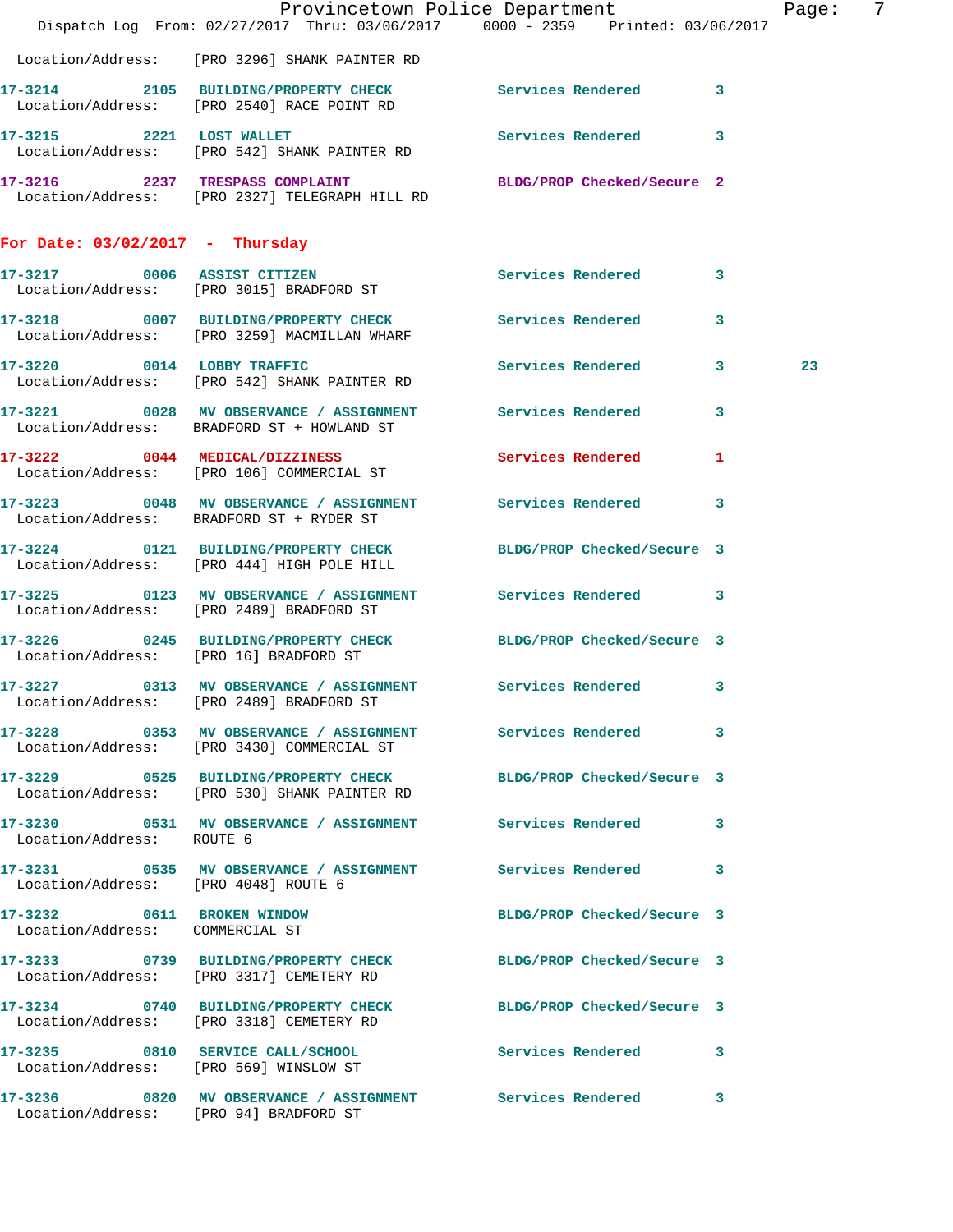|                                        | Provincetown Police Department The Page: 8<br>Dispatch Log From: 02/27/2017 Thru: 03/06/2017 0000 - 2359 Printed: 03/06/2017 |                            |              |
|----------------------------------------|------------------------------------------------------------------------------------------------------------------------------|----------------------------|--------------|
|                                        | 17-3237 0826 FOLLOW UP POLICING TO POLICING THE ROLLOW OF<br>Location/Address: [PRO 3296] SHANK PAINTER RD                   |                            | $\mathbf{2}$ |
| 17-3238 0850 MV STOP                   | Location/Address: [PRO 395] COMMERCIAL ST                                                                                    | <b>VERBAL WARNING</b> 3    |              |
|                                        | 17-3239 0854 SERVICE CALL/TRAINING Services Rendered<br>Location: [OT] YARMOUTH                                              |                            | $\mathbf{3}$ |
|                                        | 17-3240      0920  BUILDING/PROPERTY CHECK        Services Rendered<br>Location/Address:   [PRO 2898] JEROME SMITH RD        |                            | 3            |
|                                        | 17-3241 0934 MV STOP<br>Location/Address: [PRO 1387] JEROME SMITH RD                                                         | Citation/Warning Issued 3  |              |
|                                        | 17-3242 0938 BUILDING/PROPERTY CHECK Services Rendered<br>Location/Address: [PRO 2898] JEROME SMITH RD                       |                            | 3            |
|                                        | 17-3243 0957 MV OBSERVANCE / ASSIGNMENT Services Rendered 3<br>Location/Address: BRADFORD ST + STANDISH ST                   |                            |              |
|                                        | 17-3244 0958 PARK, WALK & TALK Services Rendered<br>Location/Address: [PRO 537] SHANK PAINTER RD                             |                            | $\mathbf{2}$ |
| 17-3245 1128 COMPLAINT                 | Location/Address: TELEGRAPH HILL RD                                                                                          | SPOKEN TO                  | 3            |
| Location/Address: [PRO 2521] ROUTE 6   | 17-3246 1231 MV OBSERVANCE / ASSIGNMENT Services Rendered                                                                    |                            | 3            |
| 17-3247 1249 MV STOP                   | Location/Address: [PRO 2513] ROUTE 6                                                                                         | <b>VERBAL WARNING</b>      | 3            |
| Location/Address: [PRO 2521] ROUTE 6   | 17-3248 1352 MV STOP                                                                                                         | <b>VERBAL WARNING</b>      | 3            |
|                                        | 17-3251 1528 PARK, WALK & TALK 1988 Services Rendered<br>Location/Address: [PRO 105] COMMERCIAL ST                           |                            | $\mathbf{2}$ |
|                                        | 17-3252 1555 BUILDING/PROPERTY CHECK BLDG/PROP Checked/Secure 3<br>Location/Address: [PRO 99] COMMERCIAL ST                  |                            |              |
|                                        | 17-3253 1628 BUILDING/PROPERTY CHECK<br>Location/Address: [PRO 3259] MACMILLAN WHARF                                         | <b>Services Rendered</b>   |              |
| Location/Address: ROUTE 6 + HOWLAND ST | 17-3254 1654 MV OBSERVANCE / ASSIGNMENT Services Rendered                                                                    |                            | 3            |
|                                        | 17-3255 1723 LOOSE CAT ASSIST<br>Location/Address: [PRO 106] COMMERCIAL ST                                                   | Taken/Referred to Other 2  |              |
|                                        | 17-3256 1759 FOUND KEYS<br>Location/Address: [PRO 2277] BRADFORD ST                                                          | <b>Services Rendered</b>   | 3            |
|                                        | 17-3257 1841 MV OBSERVANCE / ASSIGNMENT Services Rendered<br>Location/Address: HOWLAND ST + BRADFORD ST                      |                            | 3            |
|                                        | 17-3258 1913 BUILDING/PROPERTY CHECK<br>Location/Address: [PRO 2859] BRADFORD ST                                             | BLDG/PROP Checked/Secure 3 |              |
|                                        | 17-3259 1934 BUILDING/PROPERTY CHECK BLDG/PROP Checked/Secure 3<br>Location/Address: [PRO 554] TREMONT ST                    |                            |              |
|                                        | 17-3260 1939 BUILDING/PROPERTY CHECK<br>Location/Address: [PRO 2493] BRADFORD ST                                             | BLDG/PROP Checked/Secure 3 |              |
|                                        | 17-3261 1943 BUILDING/PROPERTY CHECK BLDG/PROP Checked/Secure 3<br>Location/Address: [PRO 488] MAYFLOWER ST                  |                            |              |
|                                        | 17-3262 2019 BUILDING/PROPERTY CHECK BLDG/PROP Checked/Secure 3<br>Location/Address: [PRO 72] PROVINCELANDS RD               |                            |              |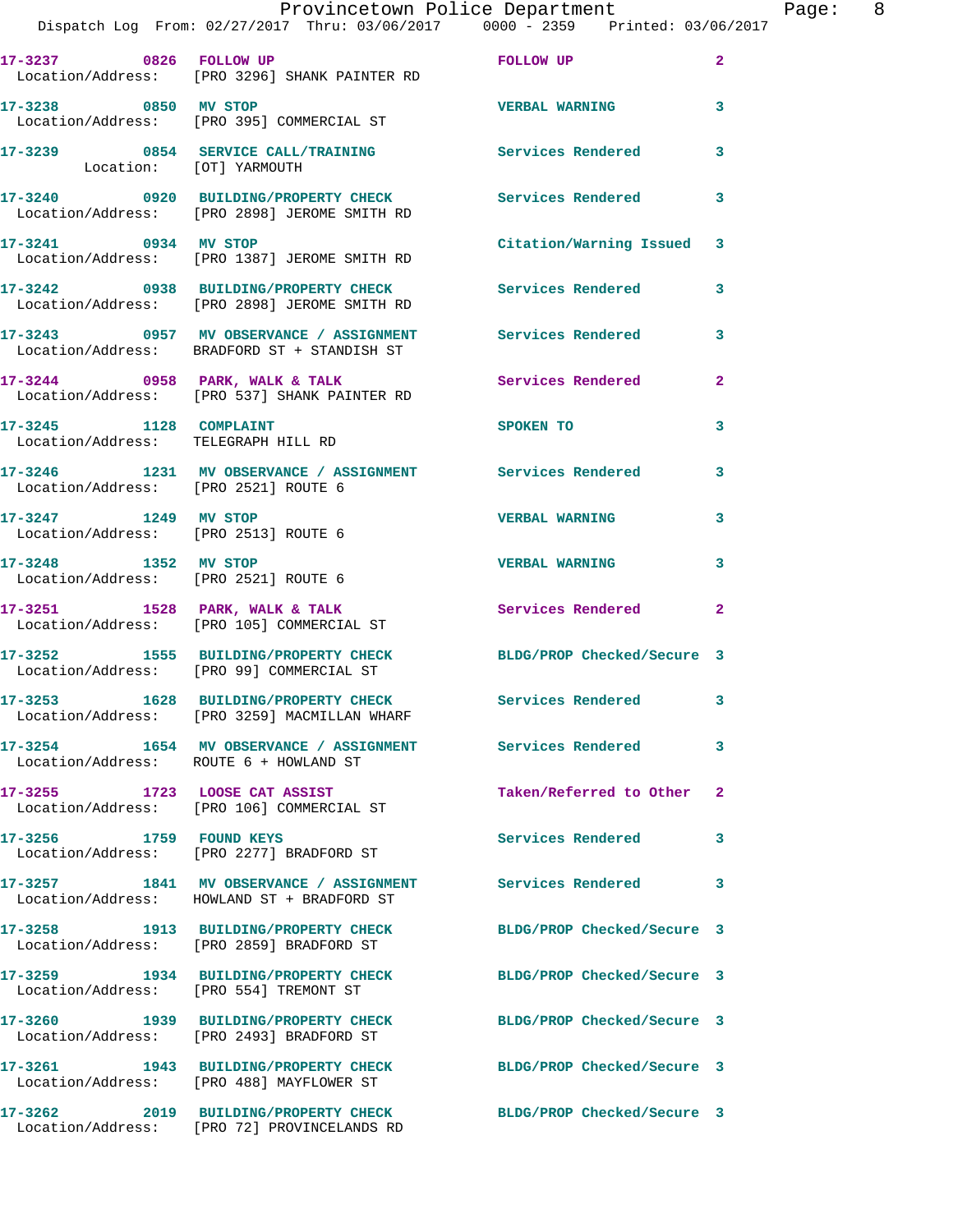|                                        | Dispatch Log From: 02/27/2017 Thru: 03/06/2017 0000 - 2359 Printed: 03/06/2017                                   |                            |                |    |
|----------------------------------------|------------------------------------------------------------------------------------------------------------------|----------------------------|----------------|----|
|                                        | 17-3263 2024 MV OBSERVANCE / ASSIGNMENT Services Rendered 3<br>Location/Address: [PRO 1892] SHANK PAINTER RD     |                            |                |    |
| Location/Address: [PRO 94] BRADFORD ST | 17-3264 2055 MV OBSERVANCE / ASSIGNMENT Services Rendered                                                        |                            | 3              |    |
|                                        | 17-3265 2120 MV COMPLAINT<br>Location/Address: HOWLAND ST + BRADFORD ST                                          | <b>GONE ON ARRIVAL</b>     | $\overline{2}$ |    |
| Location/Address: [PRO 2754] ROUTE 6   | 17-3266 2122 ASSIST AGENCY / MUTUAL AID Services Rendered 3                                                      |                            |                |    |
|                                        | 17-3267 2211 BUILDING/PROPERTY CHECK BLDG/PROP Checked/Secure 3<br>Location/Address: [PRO 516] RACE POINT RD     |                            |                |    |
|                                        | 17-3268 2242 RECUE CALL/SOB<br>Location/Address: [PRO 106] COMMERCIAL ST                                         | <b>PATIENT REFUSAL</b>     | 1              |    |
|                                        | 17-3269 2258 COMMERCIAL BURGLAR <b>False Alarm Weather</b> (No 1<br>Location/Address: [PRO 269] COMMERCIAL ST    |                            |                |    |
|                                        | 17-3270 2337 BUILDING/PROPERTY CHECK<br>Location/Address: [PRO 2483] COMMERCIAL ST                               | Services Rendered 3        |                |    |
| Location/Address: [PRO 80] CARVER ST   | 17-3271 2356 MEDICAL/MENTAL HEALTH Transported to Hospital 1                                                     |                            |                |    |
| For Date: $03/03/2017$ - Friday        |                                                                                                                  |                            |                |    |
|                                        | 17-3272 0039 LOBBY TRAFFIC<br>Location/Address: [PRO 542] SHANK PAINTER RD                                       | Services Rendered 3        |                | 18 |
|                                        | 17-3274 0117 BUILDING/PROPERTY CHECK BLDG/PROP Checked/Secure 3<br>Location/Address: [PRO 2490] PROVINCELANDS RD |                            |                |    |
|                                        | 17-3275 0128 BUILDING/PROPERTY CHECK BLDG/PROP Checked/Secure 3<br>Location/Address: [PRO 2499] RACE POINT RD    |                            |                |    |
|                                        | 17-3276   0135 MV OBSERVANCE / ASSIGNMENT   Services Rendered   3<br>Location/Address: [PRO 3430] COMMERCIAL ST  |                            |                |    |
|                                        | 17-3277 0204 BUILDING/PROPERTY CHECK Services Rendered<br>Location/Address: [PRO 564] BAYBERRY AVE               |                            | $\mathbf{3}$   |    |
|                                        | 17-3278 0255 BUILDING/PROPERTY CHECK BLDG/PROP Checked/Secure 3<br>Location/Address: [PRO 444] HIGH POLE HILL    |                            |                |    |
|                                        | 17-3279 0302 BUILDING/PROPERTY CHECK BLDG/PROP Checked/Secure 3<br>Location/Address: [PRO 3259] MACMILLAN WHARF  |                            |                |    |
|                                        | 17-3280 0319 MV OBSERVANCE / ASSIGNMENT Services Rendered 3<br>Location/Address: [PRO 2489] BRADFORD ST          |                            |                |    |
|                                        | 17-3281 0351 BUILDING/PROPERTY CHECK BLDG/PROP Checked/Secure 3<br>Location/Address: [PRO 1638] COMMERCIAL ST    |                            |                |    |
|                                        | 17-3282 0409 MV OBSERVANCE / ASSIGNMENT Services Rendered 3<br>Location/Address: [PRO 106] COMMERCIAL ST         |                            |                |    |
|                                        | 17-3283 0440 BUILDING/PROPERTY CHECK<br>Location/Address: [PRO 105] COMMERCIAL ST                                | BLDG/PROP Checked/Secure 3 |                |    |
|                                        | 17-3284 0500 MEDICAL EMERGENCY<br>Location/Address: [PRO 2144] CONWELL ST                                        | Services Rendered          | $\mathbf{1}$   |    |
|                                        | 17-3285 0520 MV OBSERVANCE / ASSIGNMENT Services Rendered<br>Location/Address: [PRO 2489] BRADFORD ST            |                            | 3              |    |
| 17-3286 0707 MV ACCIDENT               |                                                                                                                  | Services Rendered          | $\mathbf{1}$   |    |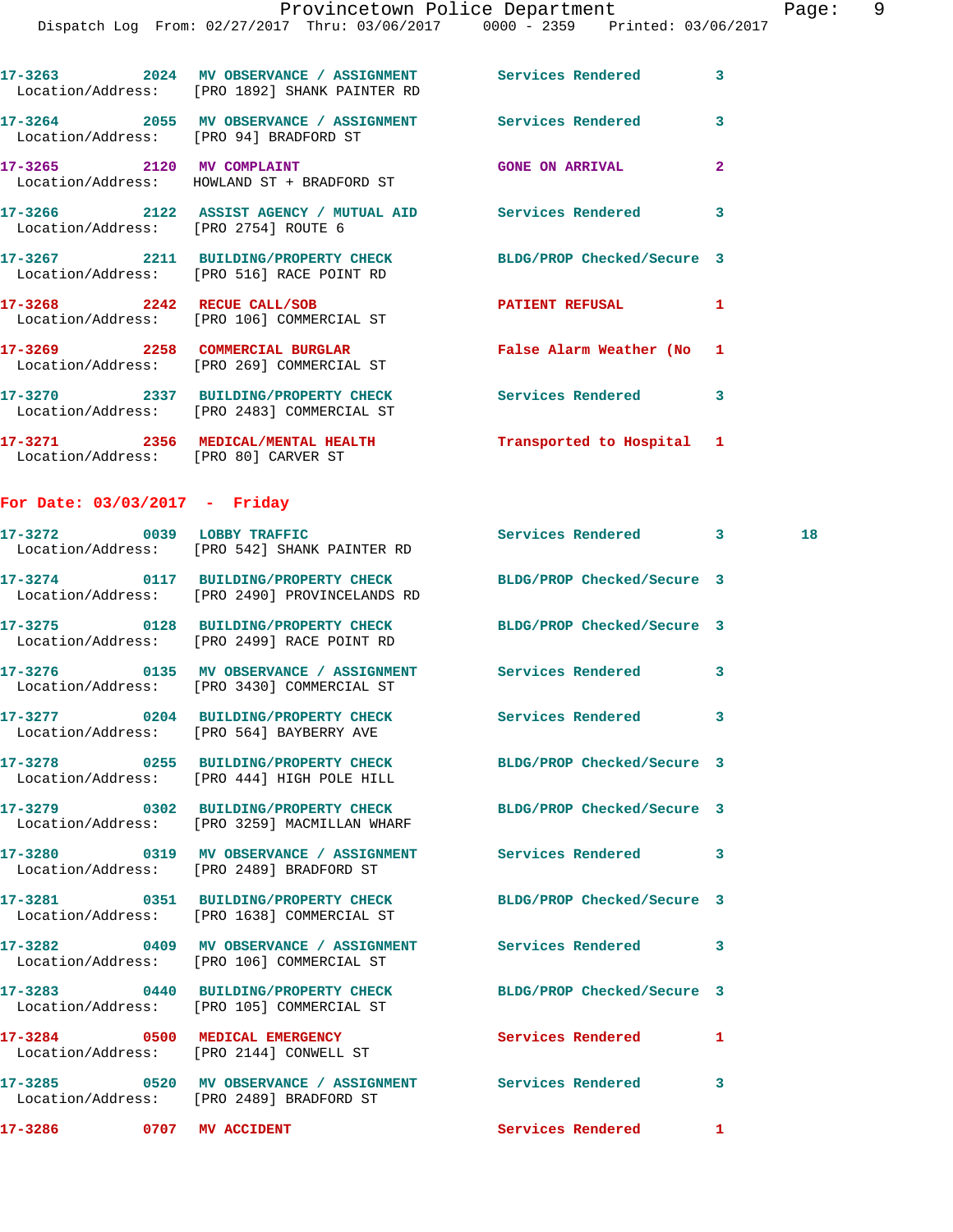|                                        | Provincetown Police Department                                                                                               |                            |              | Page: 10 |  |
|----------------------------------------|------------------------------------------------------------------------------------------------------------------------------|----------------------------|--------------|----------|--|
|                                        | Dispatch Log From: 02/27/2017 Thru: 03/06/2017 0000 - 2359 Printed: 03/06/2017<br>Location/Address: [PRO 2163] COMMERCIAL ST |                            |              |          |  |
| Refer To Accident: 17-10-AC            |                                                                                                                              |                            |              |          |  |
|                                        | 17-3287 0816 SERVICE CALL/SCHOOL Services Rendered 3<br>Location/Address: [PRO 569] WINSLOW ST                               |                            |              |          |  |
|                                        | 17-3288 0842 BUILDING/PROPERTY CHECK BLDG/PROP Checked/Secure 3<br>Location/Address: [PRO 3287] ROUTE 6                      |                            |              |          |  |
|                                        | 17-3289 0859 PARK, WALK & TALK (Services Rendered 2<br>Location/Address: [PRO 2758] COMMERCIAL ST                            |                            |              |          |  |
| Location/Address: [PRO 571] ALDEN ST   | 17-3290 1015 BUILDING/PROPERTY CHECK BLDG/PROP Checked/Secure 3                                                              |                            |              |          |  |
|                                        | 17-3291 1036 MV COMPLAINT<br>Location/Address: [PRO 4052] TREMONT ST                                                         | Services Rendered 2        |              |          |  |
|                                        | 17-3292 1108 LOST/FOUND PROPERTY Services Rendered 3<br>Location/Address: [PRO 542] SHANK PAINTER RD                         |                            |              |          |  |
|                                        | 17-3293 1143 BUILDING/PROPERTY CHECK<br>Location/Address: [PRO 516] RACE POINT RD                                            | BLDG/PROP Checked/Secure 3 |              |          |  |
|                                        | 17-3294 1210 BUILDING/PROPERTY CHECK BLDG/PROP Checked/Secure 3<br>Location/Address: [PRO 3317] CEMETERY RD                  |                            |              |          |  |
|                                        | 17-3295 1211 BUILDING/PROPERTY CHECK BLDG/PROP Checked/Secure 3<br>Location/Address: [PRO 3318] CEMETERY RD                  |                            |              |          |  |
|                                        | 17-3296 1219 ANIMAL CALL/PET PANTRY Services Rendered 2<br>Location/Address: [PRO 3296] SHANK PAINTER RD                     |                            |              |          |  |
|                                        | 17-3297 1258 HAZARDS/NEEDLE<br>Location/Address: [PRO 488] MAYFLOWER ST                                                      | Removed Hazard             | $\mathbf{2}$ |          |  |
| 17-3298 1308 HARASSMENT                | Location/Address: [PRO 542] SHANK PAINTER RD                                                                                 | SPOKEN TO                  | $\mathbf{2}$ |          |  |
| Location/Address: [PRO 37] BRADFORD ST | 17-3299 1337 EXPIRED REGISTRATION/TOW Vehicle Towed                                                                          |                            | $\mathbf{3}$ | 1        |  |
|                                        | 17-3300 1339 MEDICAL EMERGENCY/LIFT ASSIST Services Rendered 1<br>Location/Address: [PRO 1158] WINSLOW ST                    |                            |              |          |  |
|                                        | 17-3301 1408 THREATS<br>Location/Address: [PRO 182] COMMERCIAL ST                                                            | Could Not Locate           | $\mathbf{2}$ |          |  |
| 17-3303 1413 SERVICE CALL              | Location/Address: [PRO 2045] BAYBERRY AVE                                                                                    | Services Rendered 3        |              |          |  |
|                                        | 17-3304 1434 LIFELINE/TRANSPORT<br>Location/Address: [PRO 1402] NELSON AVE                                                   | Transported to Hospital 1  |              |          |  |
|                                        | 17-3306 1545 BUILDING/PROPERTY CHECK<br>Location/Address: [PRO 1778] SHANK PAINTER RD                                        | Services Rendered 3        |              |          |  |
|                                        | 17-3307 1554 PARK, WALK & TALK<br>Location/Address: [PRO 105] COMMERCIAL ST                                                  | Services Rendered          | $\mathbf{2}$ |          |  |
|                                        | 17-3308 1555 DOCTOR-ORDERED TRANSPORT<br>Location/Address: [PRO 440] HARRY KEMP WAY                                          | Transported to Hospital 1  |              |          |  |
|                                        | 17-3310 1622 BEACHED SEAL CONCERN<br>Location/Address: [PRO 2483] COMMERCIAL ST                                              | Unfounded                  | $\mathbf{2}$ | 1        |  |
| Location/Address: [PRO 606] CONWELL ST | 17-3312 1641 SERVE TRESPASS ORDER                                                                                            | <b>GONE ON ARRIVAL</b>     | $\mathbf{2}$ |          |  |
|                                        |                                                                                                                              |                            |              |          |  |

**17-3313 1657 FOLLOW UP Could Not Locate 2** 

Location/Address: [PRO 1857] BRADFORD ST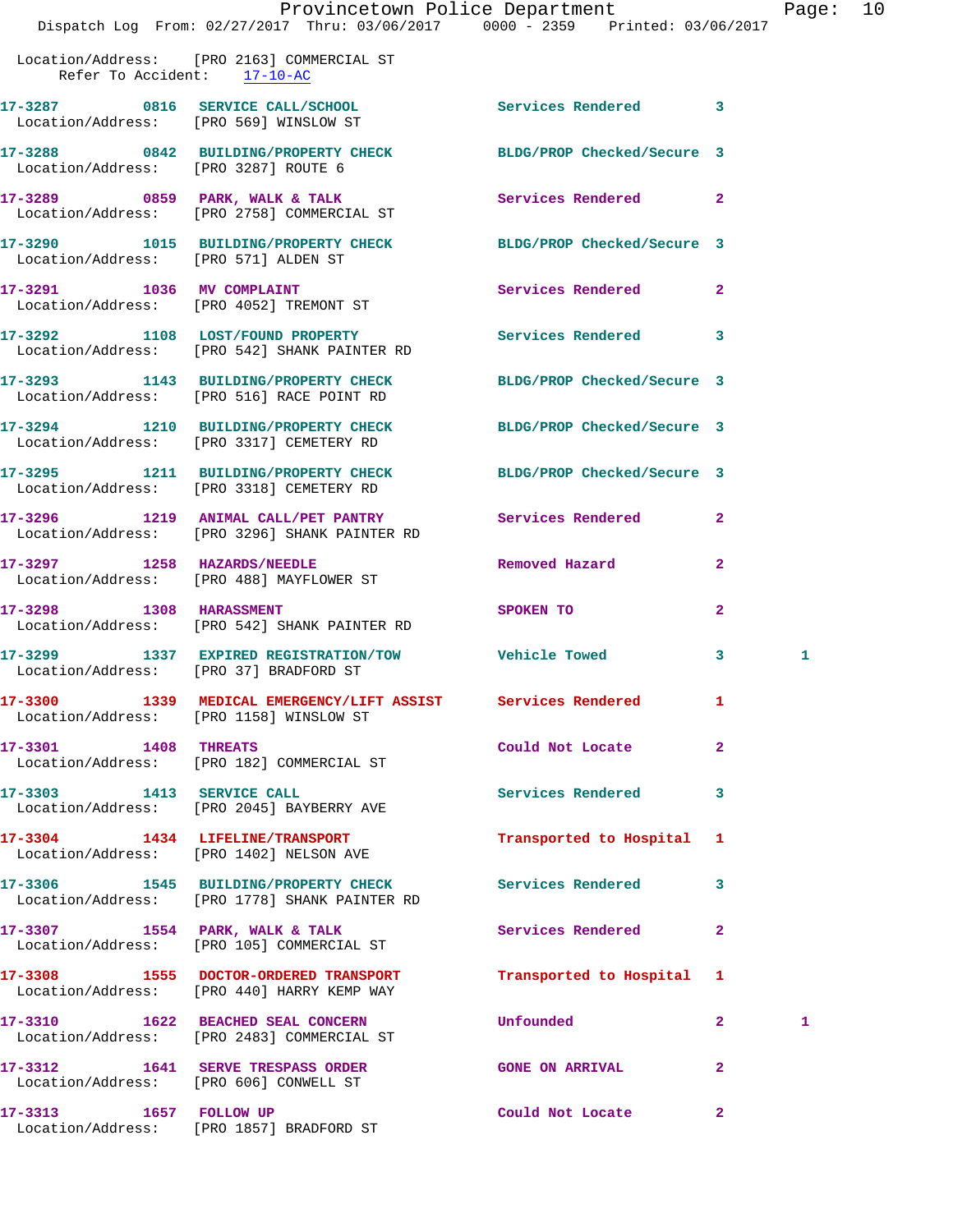|                            | 17-3314 1734 PARKED MVA<br>Location/Address: [PRO 3420] JOHNSON ST                                          | Services Rendered          | $\mathbf{1}$ |                 |
|----------------------------|-------------------------------------------------------------------------------------------------------------|----------------------------|--------------|-----------------|
|                            | 17-3315 1750 EYE INJURY/TRANSPORT Transported to Hospital 1<br>Location/Address: [PRO 701] BAKER AVE        |                            |              |                 |
|                            | 17-3316 1809 FINGER LACERATION/FIRST AID Services Rendered<br>Location/Address: [PRO 3670] SHANK PAINTER RD |                            | 1            |                 |
|                            | 17-3320 1830 FOLLOW UP INTERVIEW<br>Location/Address: [PRO 542] SHANK PAINTER RD                            | Services Rendered          | $\mathbf{2}$ |                 |
|                            | 17-3317 1836 VERBAL MISSING STICKER<br>Location/Address: CARVER ST + BRADFORD ST                            | <b>VERBAL WARNING</b>      | 3            |                 |
|                            | 17-3318 1840 BUILDING/PROPERTY CHECK<br>Location/Address: [PRO 488] MAYFLOWER ST                            | BLDG/PROP Checked/Secure 3 |              |                 |
|                            | 17-3319 1848 BUILDING/PROPERTY CHECK<br>Location/Address: [PRO 2494] BRADFORD ST                            | BLDG/PROP Checked/Secure 3 |              |                 |
|                            | 17-3321 1915 BURGLAR ALARM<br>Location/Address: [PRO 440] HARRY KEMP WAY                                    | False Alarm                | 1            |                 |
|                            | 17-3322 1940 MV OBSERVANCE / ASSIGNMENT Services Rendered 3<br>Location/Address: BRADFORD ST + HOWLAND ST   |                            |              |                 |
|                            | 17-3323 1942 BUILDING/PROPERTY CHECK BLDG/PROP Checked/Secure 3<br>Location/Address: [PRO 554] TREMONT ST   |                            |              |                 |
|                            | 17-3324 1946 VERBAL STOP SIGN<br>Location/Address: COOK ST + BRADFORD ST                                    | <b>VERBAL WARNING</b>      | 3            |                 |
|                            | 17-3325 2002 VERBAL STOP SIGN<br>Location/Address: HOWLAND ST + WILLOW DR                                   | <b>VERBAL WARNING</b>      | 3            |                 |
|                            | 17-3326 2019 BUILDING/PROPERTY CHECK BLDG/PROP Checked/Secure 3<br>Location/Address: [PRO 512] PRINCE ST    |                            |              |                 |
|                            | 17-3327 2026 VERBAL SPEED<br>Location/Address: [PRO 545] SHANK PAINTER RD                                   | <b>VERBAL WARNING</b>      | 3            |                 |
|                            | 17-3328 2052 BUILDING/PROPERTY CHECK BLDG/PROP Checked/Secure 3<br>Location/Address: [PRO 2520] PRINCE ST   |                            |              |                 |
|                            | 17-3329 2116 MV OBSERVANCE / ASSIGNMENT<br>Location/Address: [PRO 530] SHANK PAINTER RD                     | Services Rendered          | 3            |                 |
|                            | 17-3330 2203 BUILDING/PROPERTY CHECK<br>Location/Address: [PRO 444] HIGH POLE HILL                          | BLDG/PROP Checked/Secure 3 |              |                 |
|                            | 17-3332 2203 BUILDING/PROPERTY CHECK<br>Location/Address: [PRO 2511] RYDER ST                               | BLDG/PROP Checked/Secure 3 |              |                 |
|                            | 17-3333 2205 BUILDING/PROPERTY CHECK<br>Location/Address: [PRO 2539] RYDER ST EXT                           | BLDG/PROP Checked/Secure 3 |              |                 |
| 17-3334 2207 BAR CHECK     | Location/Address: [PRO 3443] COMMERCIAL ST                                                                  | Services Rendered          | 2            |                 |
|                            | 17-3335 2234 BUILDING/PROPERTY CHECK<br>Location/Address: [PRO 186] COMMERCIAL ST                           | BLDG/PROP Checked/Secure 3 |              |                 |
| 17-3336 2301 LOBBY TRAFFIC | Location/Address: [PRO 542] SHANK PAINTER RD                                                                | Services Rendered          | 3            | 17 <sub>1</sub> |
|                            | 17-3337 2329 BUILDING/PROPERTY CHECK<br>Location/Address: [PRO 2483] COMMERCIAL ST                          | <b>Services Rendered</b>   | 3            |                 |
| 17-3338                    |                                                                                                             |                            | 3            |                 |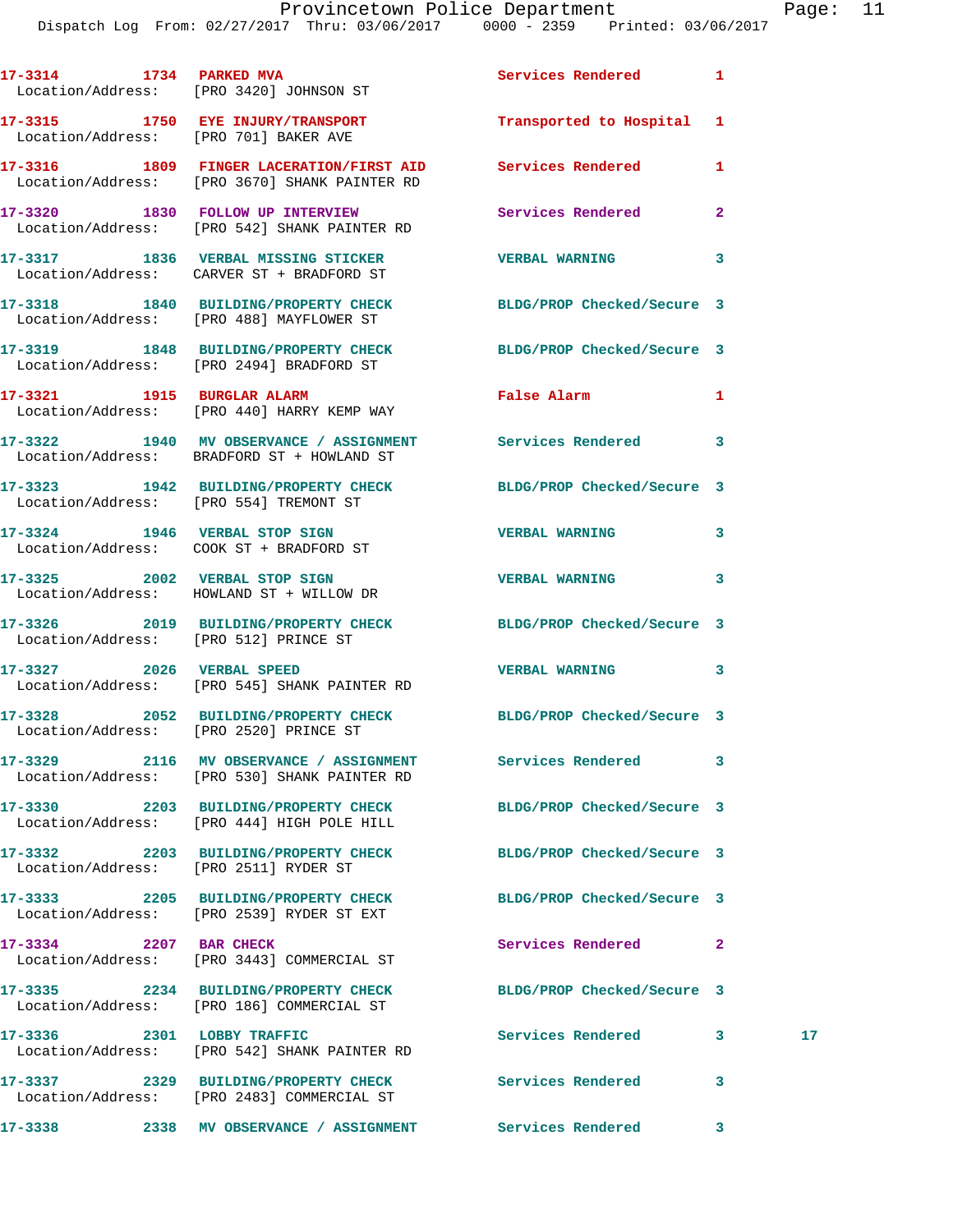|                                                           | Dispatch Log From: 02/27/2017 Thru: 03/06/2017 0000 - 2359 Printed: 03/06/2017                                | Provincetown Police Department | Page: 12       |
|-----------------------------------------------------------|---------------------------------------------------------------------------------------------------------------|--------------------------------|----------------|
|                                                           | Location/Address: [PRO 2489] BRADFORD ST                                                                      |                                |                |
|                                                           | 17-3339 2345 MV OBSERVANCE / ASSIGNMENT Services Rendered 3<br>Location/Address: BRADFORD ST + HOWLAND ST     |                                |                |
| For Date: $03/04/2017$ - Saturday                         |                                                                                                               |                                |                |
|                                                           | 17-3340 0035 BUILDING/PROPERTY CHECK BLDG/PROP Checked/Secure 3<br>Location/Address: [PRO 379] COMMERCIAL ST  |                                |                |
|                                                           | 17-3341 0042 BUILDING/PROPERTY CHECK Services Rendered 3<br>Location/Address: [PRO 3259] MACMILLAN WHARF      |                                |                |
|                                                           | 17-3342 0050 MV OBSERVANCE / ASSIGNMENT Services Rendered 3<br>Location/Address: [PRO 94] BRADFORD ST         |                                |                |
|                                                           | 17-3343 0104 COMMERCIAL BURGLAR False Alarm Weather (No 1<br>Location/Address: [PRO 444] HIGH POLE HILL       |                                |                |
|                                                           | 17-3344 0124 BUILDING/PROPERTY CHECK BLDG/PROP Checked/Secure 3<br>Location/Address: [PRO 37] BRADFORD ST     |                                |                |
|                                                           | 17-3345 0125 MV OBSERVANCE / ASSIGNMENT Services Rendered 3<br>Location/Address: [PRO 4048] ROUTE 6           |                                |                |
| Location/Address: [PRO 3921] ROUTE 6                      | 17-3346 0203 BUILDING/PROPERTY CHECK BLDG/PROP Checked/Secure 3                                               |                                |                |
|                                                           | 17-3347 0207 COMMERCIAL BURLGAR<br>Location/Address: [PRO 444] HIGH POLE HILL                                 | False Alarm Weather (No 1      |                |
|                                                           | 17-3348 0615 BUILDING/PROPERTY CHECK Services Rendered 3<br>Location/Address: [PRO 3430] COMMERCIAL ST        |                                |                |
|                                                           | 17-3350 0745 ALARM - GENERAL<br>Location/Address: [PRO 440] HARRY KEMP WAY                                    | <b>False Alarm</b>             | 1              |
|                                                           | 17-3351 0759 PARK, WALK & TALK<br>Location/Address: [PRO 3163] WINTHROP ST                                    | Services Rendered              | $\overline{2}$ |
|                                                           | 17-3352 0805 ANIMAL CALL/FOLLOW UP GONE ON ARRIVAL<br>Location/Address: [PRO 2483] COMMERCIAL ST              | $\overline{2}$                 |                |
| 17-3353 0813 FOLLOW UP                                    | Location/Address: [PRO 725] BRADFORD ST                                                                       | Could Not Locate               | 2              |
|                                                           | 17-3354 0835 ANIMAL CALL/FOLLOW UP SPOKEN TO<br>Location/Address: [PRO 106] COMMERCIAL ST                     |                                | $\mathbf{2}$   |
|                                                           | 17-3356 1108 PARK, WALK & TALK 5 Services Rendered 2<br>Location/Address: [PRO 2207] SHANK PAINTER RD         |                                |                |
|                                                           | 17-3357 1131 ANIMAL CALL/PET PANTRY Services Rendered<br>Location/Address: [PRO 3296] SHANK PAINTER RD        | $\mathbf{2}$                   |                |
|                                                           | 17-3358 1151 MEDICAL EMERGENCY/DIABETIC PATIENT REFUSAL 1<br>Location/Address: [PRO 1245] SEASHORE PARK DR    |                                |                |
|                                                           | 17-3359 1213 BUILDING/PROPERTY CHECK BLDG/PROP Checked/Secure 3<br>Location/Address: [PRO 2500] COMMERCIAL ST |                                |                |
| Location/Address: [PRO 3287] ROUTE 6                      | 17-3360 1319 BUILDING/PROPERTY CHECK BLDG/PROP Checked/Secure 3                                               |                                |                |
|                                                           | 17-3361 1333 BOAT/HARBORMASTER<br>Location/Address: [PRO 3259] MACMILLAN WHARF                                | <b>SPOKEN TO</b>               | $\mathbf{2}$   |
| 17-3362 1406 FOLLOW UP<br>Location/Address: COMMERCIAL ST |                                                                                                               | SPOKEN TO                      | $\mathbf{2}$   |
|                                                           |                                                                                                               |                                |                |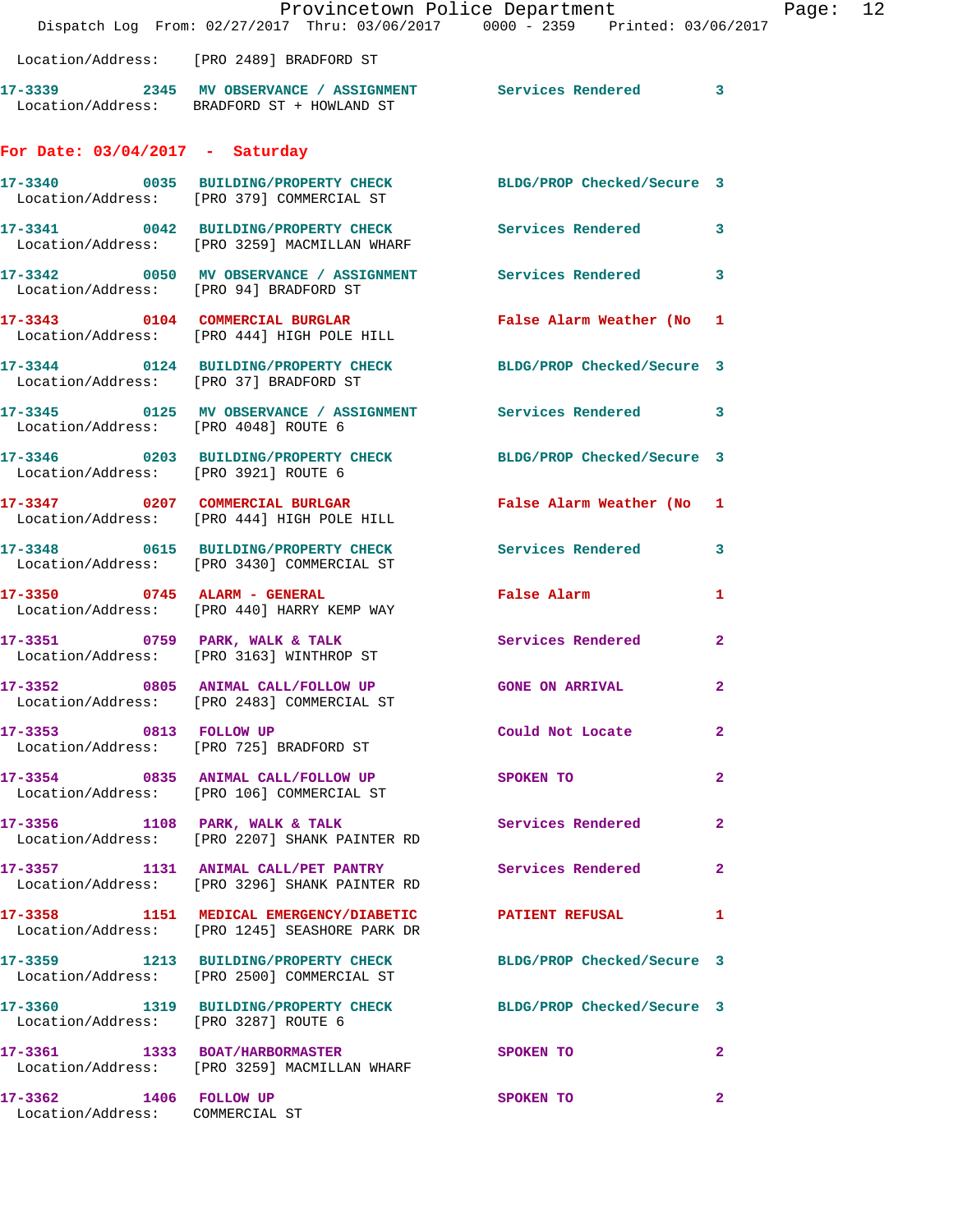|                                                             | Dispatch Log From: 02/27/2017 Thru: 03/06/2017 0000 - 2359 Printed: 03/06/2017                                   |                           |                   |
|-------------------------------------------------------------|------------------------------------------------------------------------------------------------------------------|---------------------------|-------------------|
| Location/Address: NELSON AVE                                | 17-3363 1512 MEDICAL EMERGENCY/FALL 1 Transported to Hospital 1                                                  |                           |                   |
|                                                             | 17-3364 1518 ALARM - GENERAL<br>Location/Address: [PRO 371] COMMERCIAL ST                                        | Services Rendered         | 1                 |
|                                                             | 17-3365 1524 SERVICE CALL/STATEMENT<br>Location/Address: [PRO 3259] MACMILLAN WHARF                              | SPOKEN TO                 | 3                 |
|                                                             | 17-3366 1537 BUILDING/PROPERTY CHECK BLDG/PROP Checked/Secure 3<br>Location/Address: [PRO 1638] COMMERCIAL ST    |                           |                   |
|                                                             | 17-3368 1606 SUDDEN DEATH/SUICIDE<br>Location/Address: [PRO 2181] SHIPS WAY RD                                   | Taken/Referred to Other 1 |                   |
|                                                             | 17-3370 1710 SERVICE CALL/MESSAGE Services Rendered<br>Location/Address: [PRO 542] SHANK PAINTER RD              |                           | 3                 |
|                                                             | 17-3371 1717 911 GENERAL/TTY<br>Location/Address: [PRO 542] SHANK PAINTER RD                                     | <b>Services Rendered</b>  | 1                 |
|                                                             | 17-3372 1729 FOLLOW UP<br>Location/Address: [PRO 542] SHANK PAINTER RD                                           | SPOKEN TO                 | $\mathbf{2}$      |
|                                                             | 17-3373 1913 BUILDING/PROPERTY CHECK BLDG/PROP Checked/Secure 3<br>Location/Address: [PRO 182] COMMERCIAL ST     |                           |                   |
| Refer To Arrest: 17-27-AR                                   | 17-3374 1923 SERVE WARRANT<br>Location/Address: [PRO 724] BRADFORD ST                                            | Arrest(s) Made            | 3                 |
| 17-3375 2003 MV ACCIDENT<br>Location/Address: COMMERCIAL ST |                                                                                                                  | <b>Services Rendered</b>  | 1                 |
| Location/Address: COMMERCIAL ST                             | 17-3376 2110 SUSPICIOUS ACTIVITY                                                                                 | SPOKEN TO                 | $\mathbf{2}$      |
|                                                             | 17-3377 2207 BUILDING/PROPERTY CHECK Services Rendered<br>Location/Address: [PRO 2977] COMMERCIAL ST             |                           | 3                 |
|                                                             | 17-3378 2324 BUILDING/PROPERTY CHECK BLDG/PROP Checked/Secure 3<br>Location/Address: [PRO 545] SHANK PAINTER RD  |                           |                   |
|                                                             | 17-3379 2327 BUILDING/PROPERTY CHECK BLDG/PROP Checked/Secure 3<br>Location/Address: [PRO 1778] SHANK PAINTER RD |                           |                   |
|                                                             | 17-3380 2352 MV OBSERVANCE / ASSIGNMENT Services Rendered<br>Location/Address: HOWLAND ST + BRADFORD ST          |                           | 3                 |
| For Date: $03/05/2017$ - Sunday                             |                                                                                                                  |                           |                   |
|                                                             | 17-3386 0000 LOBBY TRAFFIC<br>Location/Address: [PRO 542] SHANK PAINTER RD                                       | Services Rendered         | $\mathbf{2}$<br>8 |
| 17-3381 0013 MV STOP                                        | Location/Address: [PRO 1938] BRADFORD ST                                                                         | <b>VERBAL WARNING</b>     | 3                 |
|                                                             | 17-3382 0045 BUILDING/PROPERTY CHECK BLDG/PROP Checked/Secure 3<br>Location/Address: [PRO 433] RYDER ST EXT      |                           |                   |
|                                                             | 17-3383 6056 MV OBSERVANCE / ASSIGNMENT Services Rendered<br>Location/Address: RYDER ST + BRADFORD ST            |                           | 3                 |
|                                                             | 17-3384 0057 BUILDING/PROPERTY CHECK BLDG/PROP Checked/Secure 3<br>Location/Address: [PRO 530] SHANK PAINTER RD  |                           |                   |
|                                                             | 17-3385 0101 MV OBSERVANCE / ASSIGNMENT No Action Required<br>Location/Address: [PRO 413] CONWELL ST             |                           | 3                 |
|                                                             | 17-3387 0250 BUILDING/PROPERTY CHECK BLDG/PROP Checked/Secure 3                                                  |                           |                   |
|                                                             |                                                                                                                  |                           |                   |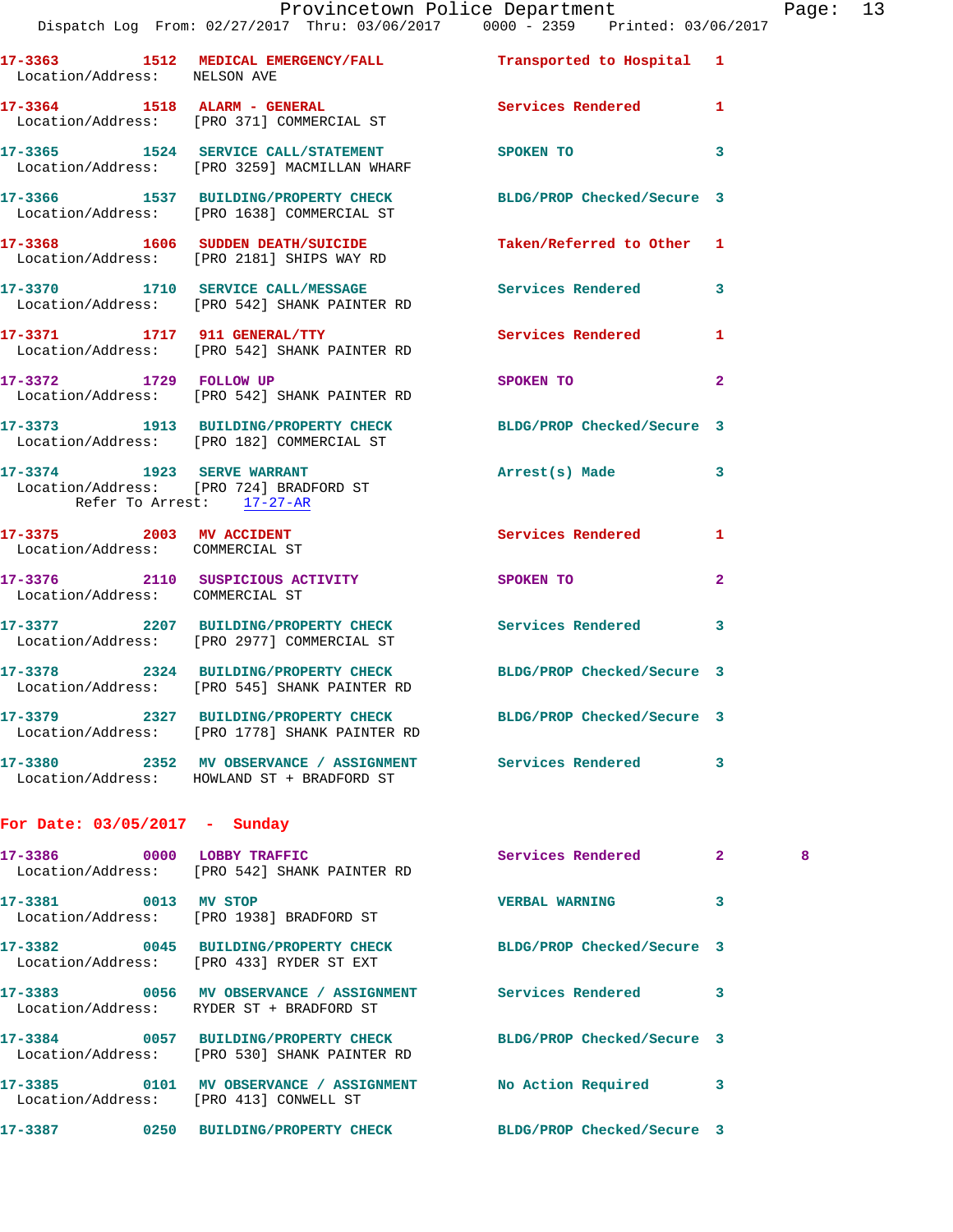|                                        |                                                                                                               | Provincetown Police Department<br>Dispatch Log From: 02/27/2017 Thru: 03/06/2017 0000 - 2359 Printed: 03/06/2017 | Page: 14 |
|----------------------------------------|---------------------------------------------------------------------------------------------------------------|------------------------------------------------------------------------------------------------------------------|----------|
|                                        | Location/Address: [PRO 3259] MACMILLAN WHARF                                                                  |                                                                                                                  |          |
|                                        | 17-3388 0251 BUILDING/PROPERTY CHECK BLDG/PROP Checked/Secure 3<br>Location/Address: [PRO 525] COMMERCIAL ST  |                                                                                                                  |          |
|                                        | 17-3389 0254 BUILDING/PROPERTY CHECK<br>Location/Address: [PRO 2539] RYDER ST EXT                             | BLDG/PROP Checked/Secure 3                                                                                       |          |
|                                        | 17-3390 0322 BUILDING/PROPERTY CHECK BLDG/PROP Checked/Secure 3<br>Location/Address: [PRO 516] RACE POINT RD  |                                                                                                                  |          |
| Location/Address: [PRO 94] BRADFORD ST | 17-3391 0413 BUILDING/PROPERTY CHECK BLDG/PROP Checked/Secure 3                                               |                                                                                                                  |          |
|                                        | 17-3392 0419 BUILDING/PROPERTY CHECK BLDG/PROP Checked/Secure 3<br>Location/Address: [PRO 444] HIGH POLE HILL |                                                                                                                  |          |
|                                        |                                                                                                               | BLDG/PROP Checked/Secure 3                                                                                       |          |
|                                        | 17-3394 0529 BUILDING/PROPERTY CHECK<br>Location/Address: [PRO 2859] BRADFORD ST                              | BLDG/PROP Checked/Secure 3                                                                                       |          |
|                                        | 17-3395 0544 BUILDING/PROPERTY CHECK<br>Location/Address: [PRO 517] RACE POINT RD                             | BLDG/PROP Checked/Secure 3                                                                                       |          |
|                                        | 17-3396 0553 PARK, WALK & TALK<br>Location/Address: [PRO 516] RACE POINT RD                                   | Services Rendered<br>$\mathbf{2}$                                                                                |          |
|                                        | 17-3398 0816 TTY TEST CALL<br>Location/Address: [PRO 542] SHANK PAINTER RD                                    | Services Rendered 1                                                                                              |          |
|                                        | 17-3399 0823 BUILDING/PROPERTY CHECK<br>Location/Address: [PRO 3430] COMMERCIAL ST                            | Services Rendered<br>3                                                                                           |          |
|                                        | 17-3400 0839 BUILDING/PROPERTY CHECK<br>Location/Address: [PRO 1638] COMMERCIAL ST                            | Services Rendered<br>$\mathbf{3}$                                                                                |          |
|                                        | 17-3401 0842 BUILDING/PROPERTY CHECK<br>Location/Address: [PRO 526] RYDER ST EXT                              | <b>Services Rendered</b><br>3                                                                                    |          |
| 17-3402                                | 0847 BUILDING/PROPERTY CHECK Services Rendered 3<br>Location/Address: [PRO 2483] COMMERCIAL ST                |                                                                                                                  |          |
|                                        | 17-3403 0907 BUILDING/PROPERTY CHECK Services Rendered<br>Location/Address: [PRO 2540] RACE POINT RD          | $\mathbf{3}$                                                                                                     |          |
|                                        | 17-3404 0917 WELL-BEING CHECK<br>Location/Address: [PRO 1251] SEASHORE PARK DR                                | Services Rendered 3                                                                                              |          |
|                                        | 17-3405 0941 MV OBSERVANCE / ASSIGNMENT Services Rendered<br>Location/Address: BRADFORD ST + STANDISH ST      | 3                                                                                                                |          |
|                                        | 17-3406 1044 MISSING/OVERDU PERSON<br>Location/Address: [PRO 542] SHANK PAINTER RD                            | Services Rendered<br>$\mathbf{1}$                                                                                |          |
|                                        | 17-3407 1053 BUILDING/PROPERTY CHECK Services Rendered<br>Location/Address: [PRO 3670] SHANK PAINTER RD       | 3                                                                                                                |          |
| 17-3408 1057 FOLLOW UP                 | Location/Address: [PRO 724] BRADFORD ST<br>Refer To Arrest: 17-27-AR                                          | FOLLOW UP<br>$\mathbf{2}$                                                                                        |          |
| Location/Address: [PRO 2520] PRINCE ST | 17-3409 1106 BUILDING/PROPERTY CHECK Services Rendered                                                        | 3                                                                                                                |          |
|                                        | 17-3410 1143 BUILDING/PROPERTY CHECK Services Rendered<br>Location/Address: [PRO 3317] CEMETERY RD            | $\mathbf{3}$                                                                                                     |          |
|                                        | 17-3411 1146 BUILDING/PROPERTY CHECK Services Rendered<br>Location/Address: [PRO 3318] CEMETERY RD            | 3                                                                                                                |          |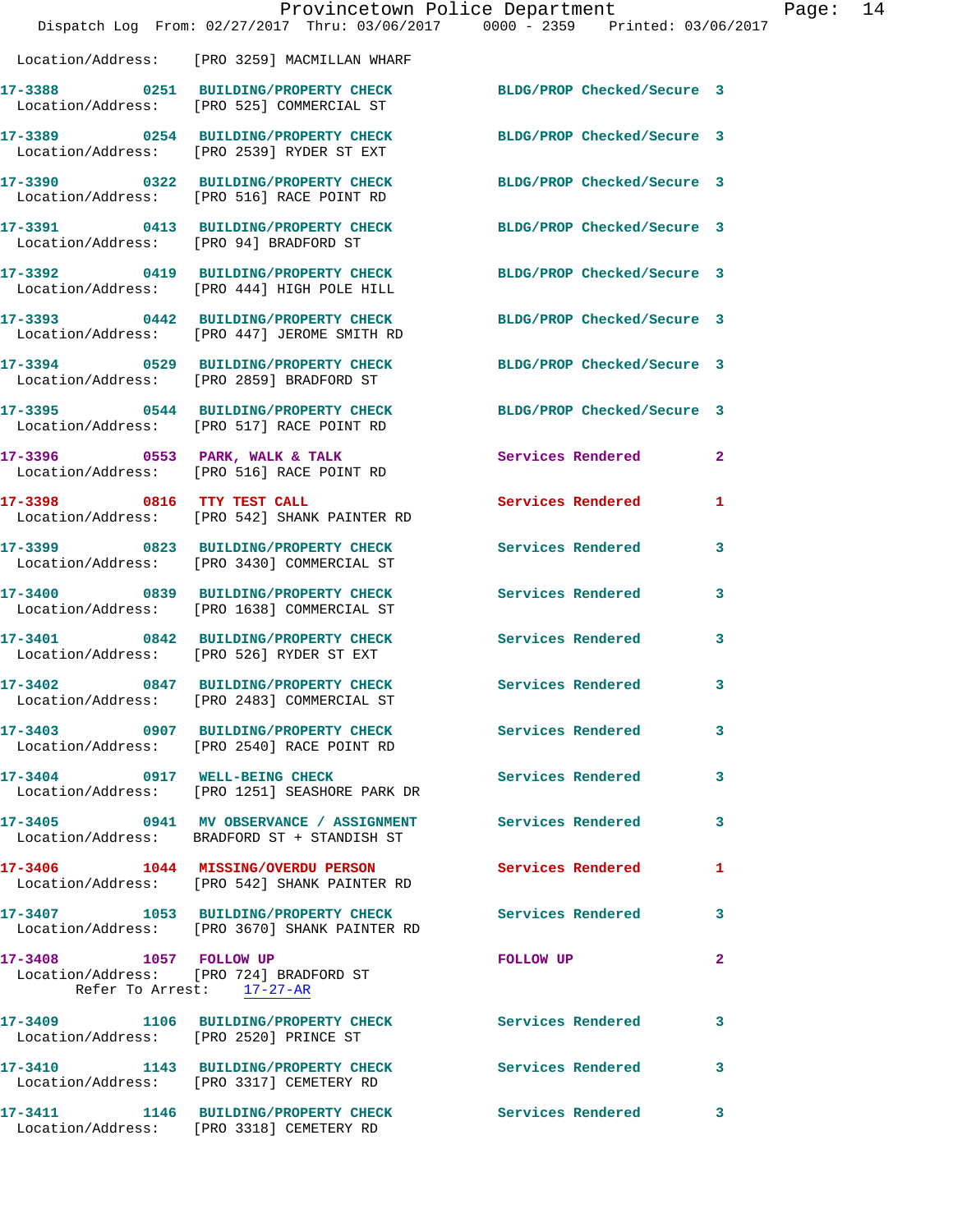| 17-3413 1254 ALARM SOUNDING                                        | Location/Address: [PRO 1925] COMMERCIAL ST                                                            | Services Rendered 1        |                |
|--------------------------------------------------------------------|-------------------------------------------------------------------------------------------------------|----------------------------|----------------|
| 17-3414 1315 HAZARD CONCERN<br>Location/Address: [PRO 90] COURT ST |                                                                                                       | Services Rendered          | $\overline{2}$ |
| Location/Address: [PRO 2521] ROUTE 6                               | 17-3415 1316 MV OBSERVANCE / ASSIGNMENT Services Rendered                                             |                            | $\mathbf{3}$   |
|                                                                    | 17-3416 1358 BUILDING/PROPERTY CHECK<br>Location/Address: [PRO 519] RACE POINT RD                     | BLDG/PROP Checked/Secure 3 |                |
|                                                                    | 17-3417 1516 BUILDING/PROPERTY CHECK<br>Location/Address: [PRO 2499] RACE POINT RD                    | <b>Services Rendered</b>   | 3              |
|                                                                    | 17-3418 1535 MV OBSERVANCE / ASSIGNMENT<br>Location/Address: [PRO 3430] COMMERCIAL ST                 | Services Rendered          | 3              |
|                                                                    | 17-3419 1636 BUILDING/PROPERTY CHECK<br>Location/Address: [PRO 2483] COMMERCIAL ST                    | BLDG/PROP Checked/Secure 3 |                |
|                                                                    | 17-3420 1636 MV OBSERVANCE / ASSIGNMENT<br>Location/Address: SHANK PAINTER RD + JEROME SMITH RD       | <b>Services Rendered</b>   | 3              |
|                                                                    | 17-3422 1902 BUILDING/PROPERTY CHECK<br>Location/Address: [PRO 2977] COMMERCIAL ST                    | Services Rendered          | 3              |
|                                                                    | 17-3423 1909 BUILDING/PROPERTY CHECK<br>Location/Address: [PRO 3163] WINTHROP ST                      | Services Rendered 3        |                |
|                                                                    | 17-3424 2003 BUILDING/PROPERTY CHECK<br>Location/Address: [PRO 1645] HARRY KEMP WAY                   | BLDG/PROP Checked/Secure 3 |                |
| Location/Address: [PRO 446] HOWLAND ST                             | 17-3425 2005 BUILDING/PROPERTY CHECK                                                                  | BLDG/PROP Checked/Secure 3 |                |
|                                                                    | 17-3426 2038 BUILDING/PROPERTY CHECK<br>Location/Address: [PRO 175] COMMERCIAL ST                     | BLDG/PROP Checked/Secure 3 |                |
| Location/Address: [PRO 413] CONWELL ST                             | 17-3427 2050 BUILDING/PROPERTY CHECK BLDG/PROP Checked/Secure 3                                       |                            |                |
|                                                                    | 17-3428 2053 MV OBSERVANCE / ASSIGNMENT Services Rendered 3<br>Location/Address: [PRO 413] CONWELL ST |                            |                |
|                                                                    | 17-3429 2109 BUILDING/PROPERTY CHECK<br>Location/Address: [PRO 530] SHANK PAINTER RD                  | BLDG/PROP Checked/Secure 3 |                |
|                                                                    | 17-3430 2129 BUILDING/PROPERTY CHECK<br>Location/Address: [PRO 440] HARRY KEMP WAY                    | BLDG/PROP Checked/Secure 3 |                |
| 17-3431<br>Location/Address: [PRO 521] ROUTE 6                     | 2135 BUILDING/PROPERTY CHECK                                                                          | BLDG/PROP Checked/Secure 3 |                |
|                                                                    | 17-3432 2212 BUILDING/PROPERTY CHECK<br>Location/Address: [PRO 379] COMMERCIAL ST                     | BLDG/PROP Checked/Secure 3 |                |
|                                                                    | 17-3433 2351 BUILDING/PROPERTY CHECK<br>Location/Address: [PRO 530] SHANK PAINTER RD                  | BLDG/PROP Checked/Secure 3 |                |
| For Date: $03/06/2017$ - Monday                                    |                                                                                                       |                            |                |
| 17-3434                                                            | 0001 BUILDING/PROPERTY CHECK                                                                          | Services Rendered          | $\sim$ 3       |

**17-3435 0010 ASSIST AGENCY / MUTUAL AID Services Rendered 3** 

**17-3436 0018 MV OBSERVANCE / ASSIGNMENT Services Rendered 3** 

Location/Address: [PRO 3259] MACMILLAN WHARF

Location/Address: [TRU] ROUTE 6 + STOTTS